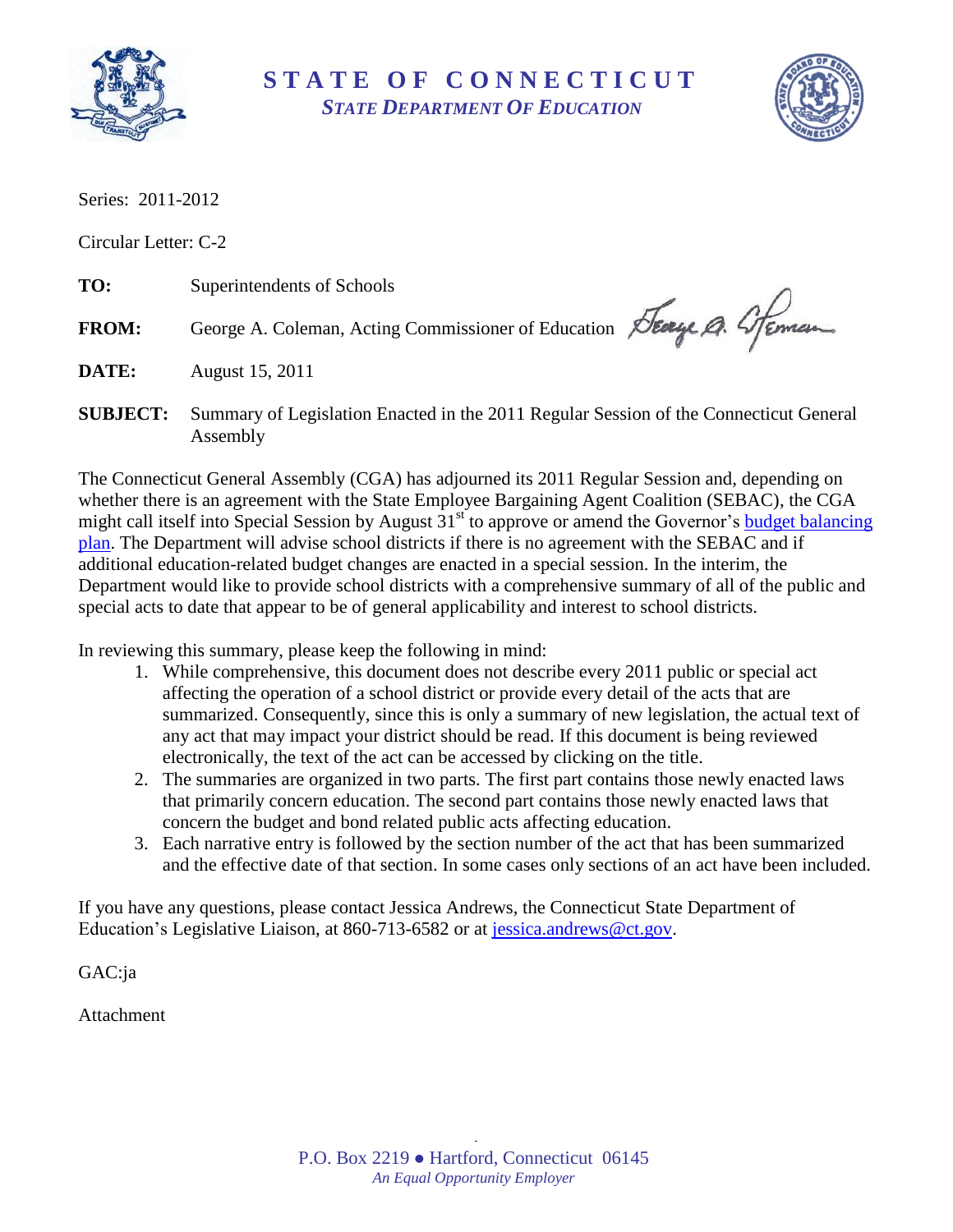## **INDEX TO 2011 LEGISLATION**

| <b>Special/Public Act</b><br><b>Number</b>     | <b>Public/Special Act Title</b>                                         | Page<br><b>Number</b> |  |
|------------------------------------------------|-------------------------------------------------------------------------|-----------------------|--|
| <b>Public/Special Acts Affecting Education</b> |                                                                         |                       |  |
| Special Act 11-9                               | AN ACT CONCERNING A REVIEW OF THE COST TO MUNICIPALITIES OF             | 1                     |  |
|                                                | STATE-MANDATED SPECIAL EDUCATION REQUIREMENTS                           |                       |  |
| Public Act 11-17                               | AN ACT CONCERNING HIGH SCHOOL DIPLOMAS FOR KOREAN WAR                   | 1                     |  |
|                                                | <b>VETERANS</b>                                                         |                       |  |
| Public Act 11-27                               | AN ACT CONCERNING SUBSTITUTE TEACHERS                                   | $\mathbf{1}$          |  |
| Public Act 11-54                               | AN ACT CONCERNING REQUIREMENTS FOR EARLY CHILDHOOD                      | 1                     |  |
|                                                | <b>EDUCATORS</b>                                                        |                       |  |
| Public Act 11-55                               | AN ACT CONCERNING DISCRIMINATION                                        | $\mathbf{1}$          |  |
| Public Act 11-58                               | AN ACT CONCERNING HEALTHCARE REFORM                                     | $\overline{2}$        |  |
| Public Act 11-66                               | AN ACT CONCERNING CHILDREN AFFECTED BY DISASTER AND<br><b>TERRORISM</b> | $\overline{2}$        |  |
| Public Act 11-70                               | AN ACT CONCERNING THE KIRKLYN M. KERR PROGRAM, A STRATEGIC              | 2                     |  |
|                                                | PLAN FOR HIGHER EDUCATION, CHEFA, THE TRACKING OF UNIQUE                |                       |  |
|                                                | <b>IDENTIFIERS BY INSTITUTIONS OF HIGHER EDUCATION AND TECHNICAL</b>    |                       |  |
|                                                | REVISIONS TO THE HIGHER EDUCATION STATUTES                              |                       |  |
| Public Act 11-85                               | AN ACT CONCERNING CLOSING THE ACADEMIC ACHIEVEMENT GAP                  | $2 - 3$               |  |
| Public Act 11-93                               | AN ACT CONCERNING THE RESPONSE OF SCHOOL DISTRICTS AND THE              | $3 - 5$               |  |
|                                                | DEPARTMENTS OF EDUCATION AND CHILDREN AND FAMILIES TO                   |                       |  |
|                                                | REPORTS OF CHILD ABUSE AND NEGLECT AND THE IDENTIFICATION OF            |                       |  |
|                                                | FOSTER CHILDREN IN A SCHOOL DISTRICT                                    |                       |  |
| Public Act 11-109                              | AN ACT REQUIRING AN ANNUAL RESULTS-BASED ACCOUNTABILITY                 | 5                     |  |
|                                                | REPORT CARD EVALUATING STATE POLICIES AND PROGRAMS                      |                       |  |
|                                                | <b>IMPACTING CHILDREN</b>                                               |                       |  |
| Public Act 11-114                              | AN ACT CONCERNING DONATIONS OF EQUIPMENT TO THE REGIONAL                | 5                     |  |
|                                                | <b>VOCATIONAL-TECHNICAL SCHOOL SYSTEM</b>                               |                       |  |
| Public Act 11-115                              | AN ACT CONCERNING JUVENILE REENTRY AND EDUCATION                        | 6                     |  |
| Public Act 11-125                              | AN ACT CONCERNING THE NOTIFICATION OF MEDIATION AND                     | 6                     |  |
|                                                | ARBITRATION DECISIONS IN DISPUTES BETWEEN BOARDS OF                     |                       |  |
|                                                | EDUCATION AND TEACHERS BARGAINING UNITS                                 |                       |  |
| Public Act 11-126                              | AN ACT CONCERNING ADULT EDUCATION                                       | 6                     |  |
| Public Act 11-127                              | AN ACT CONCERNING NONPUBLIC SCHOOL TEACHING EXPERIENCE AND              | $6 - 7$               |  |
|                                                | PROFESSIONAL CERTIFICATION                                              |                       |  |
| Public Act 11-130                              | AN ACT EXEMPTING CERTAIN NEW SCHOOL BUSES FROM THE FIRST                | 7                     |  |
|                                                | ANNUAL INSPECTION FOLLOWING THE REGISTRATION OF SUCH BUSES              |                       |  |
| Public Act 11-133                              | AN ACT CONCERNING THE ALIGNMENT OF POSTSECONDARY                        | 7                     |  |
|                                                | <b>EDUCATION AND EMPLOYMENT</b>                                         |                       |  |
| Public Act 11-135                              | AN ACT CONCERNING IMPLEMENTATION DATES FOR SECONDARY                    | $7 - 8$               |  |
|                                                | SCHOOL REFORM, EXCEPTIONS TO THE SCHOOL GOVERNANCE COUNCIL              |                       |  |
|                                                | REQUIREMENT AND THE INCLUSION OF CONTINUOUS EMPLOYMENT IN               |                       |  |
|                                                | A COOPERATIVE ARRANGEMENT AS PART OF THE DEFINITION OF                  |                       |  |
|                                                | <b>TEACHER TENURE</b>                                                   |                       |  |
| Public Act 11-136                              | AN ACT CONCERNING MINOR REVISIONS TO THE EDUCATION STATUTES             | 8-9                   |  |
| Public Act 11-150                              | AN ACT IMPLEMENTING THE RECOMMENDATIONS OF THE LEGISLATIVE              | 9                     |  |
|                                                | PAPERLESS TASK FORCE AND THE TASK FORCE TO STUDY THE                    |                       |  |
|                                                | REDUCTION OF STATE AGENCY PAPER AND DUPLICATIVE PROCEDURES              |                       |  |
| Public Act 11-157                              | AN ACT CONCERNING JUVENILE JUSTICE                                      | 9                     |  |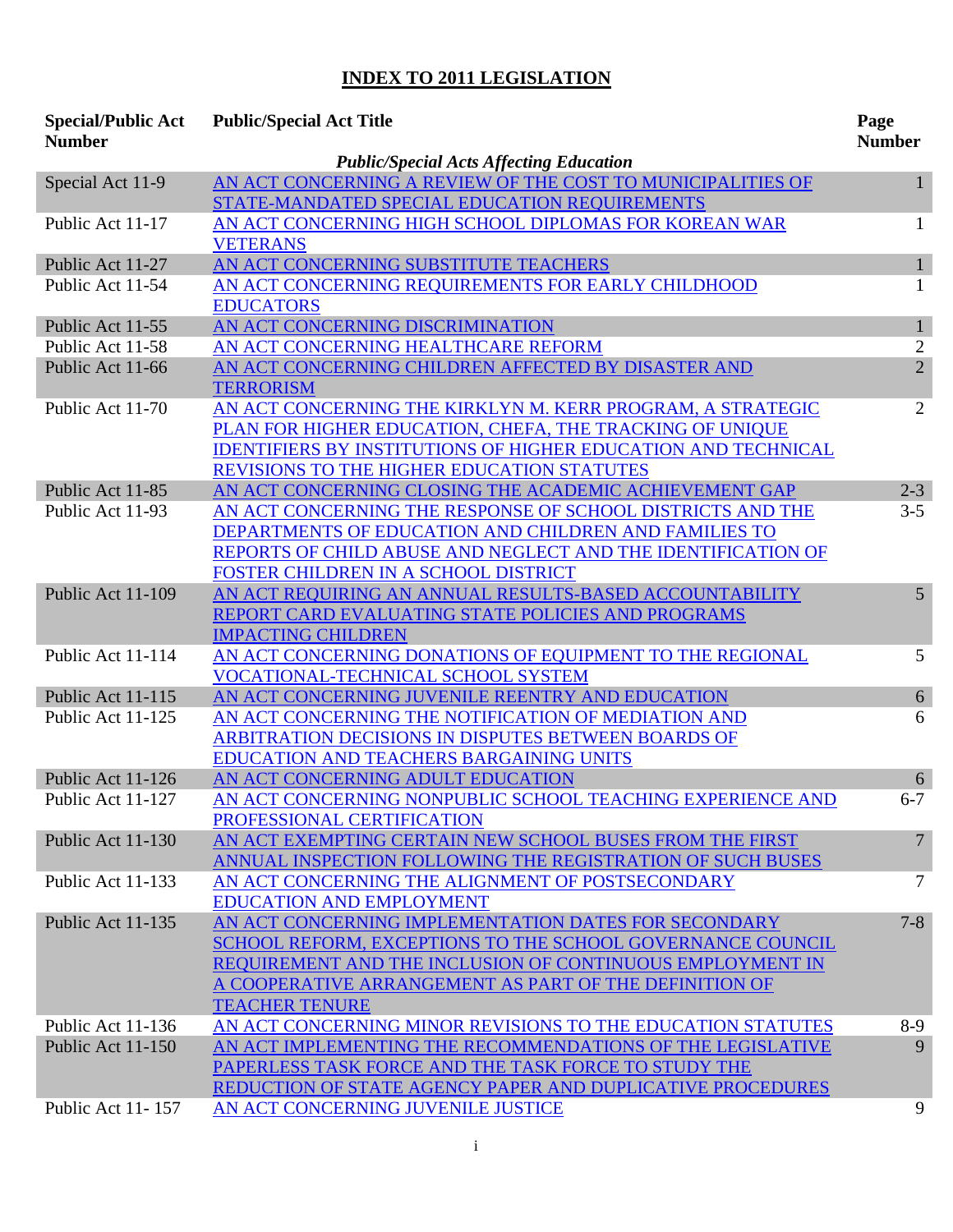| <b>Special/Public Act</b><br><b>Number</b> | <b>Public/Special Act Title</b>                                 | Page<br><b>Number</b> |
|--------------------------------------------|-----------------------------------------------------------------|-----------------------|
| Public Act 11-177                          | AN ACT CONCERNING A PILOT TRUANCY CLINIC IN WATERBURY           | $9-10$                |
| Public Act 11-179                          | AN ACT CONCERNING EDUCATION ISSUES                              | 10                    |
| Public Act 11-181                          | AN ACT CONCERNING EARLY CHILDHOOD EDUCATION AND THE             | $10 - 11$             |
|                                            | ESTABLISHMENT OF A COORDINATED SYSTEM OF EARLY CARE AND         |                       |
|                                            | <b>EDUCATION AND CHILD DEVELOPMENT</b>                          |                       |
| Public Act 11-213                          | AN ACT MAKING REVISIONS TO MOTOR VEHICLE STATUTES               | 11                    |
| Public Act 11-228                          | AN ACT CONCERNING MISREPRESENTATION AS A BOARD CERTIFIED        | 11                    |
|                                            | <b>BEHAVIOR ANALYST</b>                                         |                       |
| Public Act 11-232                          | AN ACT CONCERNING THE STRENGTHENING OF SCHOOL BULLYING          | $11 - 15$             |
|                                            | <b>LAWS</b>                                                     |                       |
| Public Act 11-234                          | AN ACT CONCERNING REVISIONS TO THE STATUTES REGARDING THE       | 15                    |
|                                            | MINIMUM BUDGET REQUIREMENT AND CHARTER SCHOOL EDUCATOR          |                       |
|                                            | <b>PERMIT</b>                                                   |                       |
| Public Act 11-235                          | AN ACT CONCERNING DELAYS IN THE EVALUATION AND                  | 15                    |
|                                            | DETERMINATION PROCESS FOR STUDENTS SUSPECTED OF REQUIRING       |                       |
|                                            | SPECIAL EDUCATION SERVICES AND THE MEMBERSHIP OF THE            |                       |
|                                            | ADVISORY COUNCIL FOR SPECIAL EDUCATION                          |                       |
| Public Act 11-242                          | AN ACT CONCERNING VARIOUS REVISIONS TO PUBLIC HEALTH            | 16                    |
|                                            | <b>RELATED STATUTES</b>                                         |                       |
| Public Act 11-248                          | AN ACT REQUIRING CARBON MONOXIDE DETECTORS IN ALL PUBLIC        | 16                    |
|                                            | <b>AND NONPUBLIC SCHOOLS</b>                                    |                       |
| Public Act 11-255                          | AN ACT CONCERNING THE SAFETY OF PERSONS ENTERING OR EXITING A   | 16                    |
|                                            | <b>SCHOOL BUS</b>                                               |                       |
|                                            | <b>Budget and Bond-Related Public Acts Affecting Education</b>  |                       |
| Public Act 11-6                            | AN ACT CONCERNING THE BUDGET FOR THE BIENNIUM ENDING JUNE 30,   | 17                    |
|                                            | 2013, AND OTHER PROVISIONS RELATING TO REVENUE                  |                       |
| Public Act 11-44                           | AN ACT CONCERNING THE BUREAU OF REHABILITATIVE SERVICES AND     | 17                    |
|                                            | <b>IMPLEMENTATION OF PROVISIONS OF THE BUDGET CONCERNING</b>    |                       |
|                                            | HUMAN SERVICES AND PUBLIC HEALTH                                |                       |
| Public Act 11-48                           | AN ACT IMPLEMENTING PROVISIONS OF THE BUDGET CONCERNING         | $17 - 20$             |
|                                            | <b>GENERAL GOVERNMENT</b>                                       |                       |
| Public Act 11-51                           | AN ACT IMPLEMENTING THE PROVISIONS OF THE BUDGET CONCERNING     | $20 - 22$             |
|                                            | THE JUDICIAL BRANCH, CHILD PROTECTION, CRIMINAL JUSTICE, WEIGH  |                       |
|                                            | STATIONS AND CERTAIN STATE AGENCY CONSOLIDATIONS                |                       |
| Public Act 11-57                           | AN ACT AUTHORIZING BONDS OF THE STATE FOR CAPITAL               | 23                    |
|                                            | <b>IMPROVEMENTS AUTHORIZING SPECIAL TAX OBLIGATION BONDS OF</b> |                       |
|                                            | THE STATE FOR TRANSPORTATION PURPOSES AND AUTHORIZING STATE     |                       |
|                                            | <b>GRANT COMMITMENTS FOR SCHOOL BUILDING PROJECTS</b>           |                       |
| Public Act 11-61                           | AN ACT IMPLEMENTING THE REVENUE ITEMS IN THE BUDGET AND         | 23                    |
|                                            | MAKING BUDGET ADJUSTMENTS, DEFICIENCY APPROPRIATIONS,           |                       |
|                                            | CERTAIN REVISIONS TO BILLS OF THE CURRENT SESSION AND           |                       |
|                                            | MISCELLANEOUS CHANGES TO THE GENERAL STATUTES                   |                       |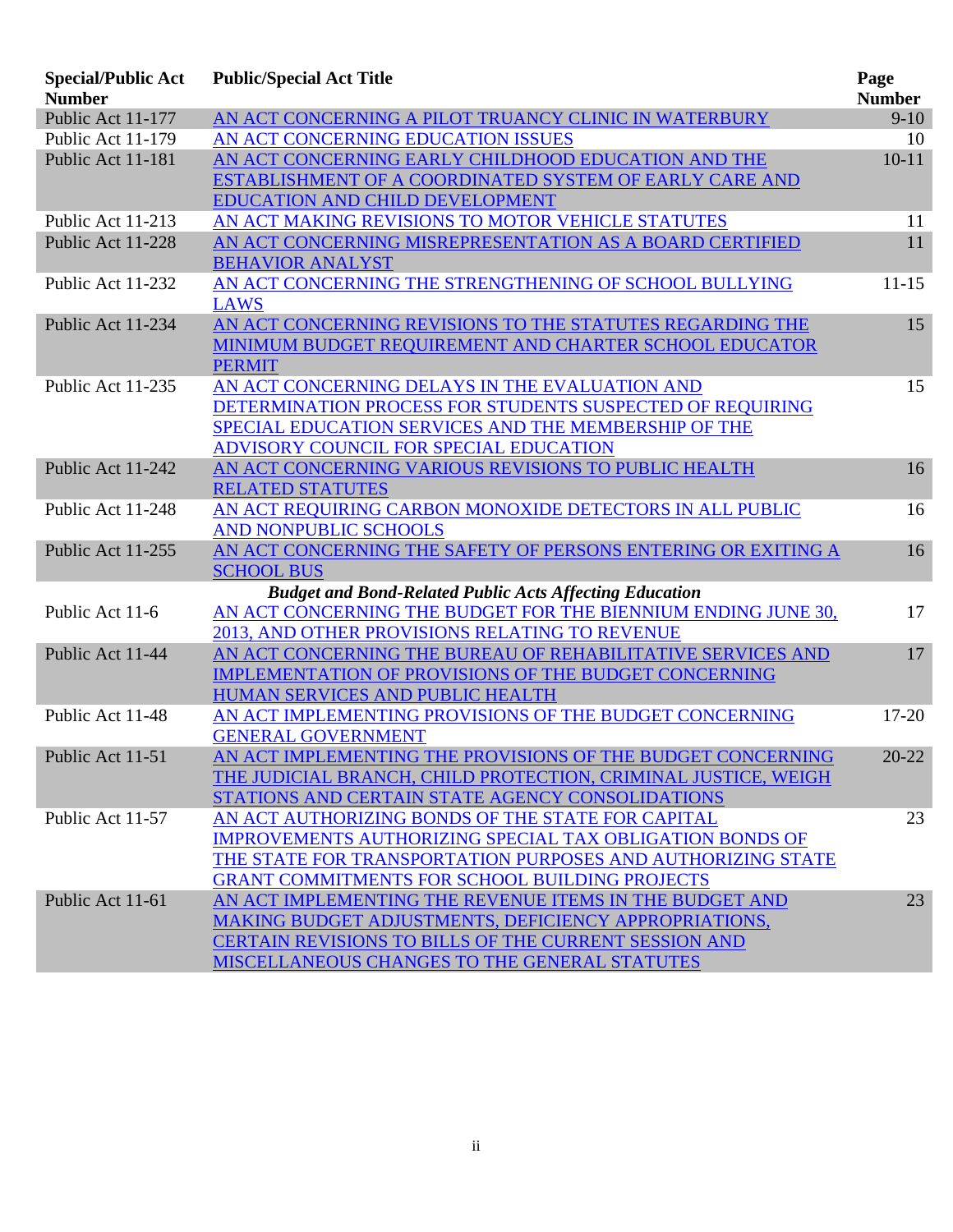#### **-Part One-2011 PUBLIC AND SPECIAL ACTS AFFECTING EDUCATION**

**Special Act 11-9,** [AN ACT CONCERNING A REVIEW OF THE COST TO MUNICIPALITIES OF](http://www.cga.ct.gov/2011/ACT/sa/pdf/2011SA-00009-R00HB-06103-SA.pdf)  [STATE-MANDATED SPECIAL EDUCATION REQUIREMENTS](http://www.cga.ct.gov/2011/ACT/sa/pdf/2011SA-00009-R00HB-06103-SA.pdf) *(effective upon passage)*

 Requires the Commissioner of Education to conduct a comprehensive review of state-mandated special education requirements and to submit a report to the General Assembly by February 1, 2012 (Section 1).

## **Public Act 11-17,** [AN ACT CONCERNING HIGH SCHOOL DIPLOMAS FOR KOREAN](http://www.cga.ct.gov/2011/ACT/Pa/pdf/2011PA-00017-R00HB-06319-PA.pdf) WAR [VETERANS](http://www.cga.ct.gov/2011/ACT/Pa/pdf/2011PA-00017-R00HB-06319-PA.pdf) *(effective July 1, 2011)*

 Expands local or regional school boards' authority to award high school diplomas to veterans who did not receive them because they left high school for military service, to include veterans of the Korean hostilities (Section 1).

# **Public Act 11-27,** [AN ACT CONCERNING SUBSTITUTE TEACHERS](http://www.cga.ct.gov/2011/ACT/Pa/pdf/2011PA-00027-R00SB-00933-PA.pdf) *(effective July 1, 2011)*

 Gives the Commissioner of Education authority to waive a statutory requirement that substitute teachers employed by local and regional boards of education have a bachelor's degree. The commissioner may do so for good cause at the request of a school superintendent (Section 1).

## **Public Act 11-54,** [AN ACT CONCERNING REQUIREMENTS FOR EARLY CHILDHOOD](http://www.cga.ct.gov/2011/ACT/Pa/pdf/2011PA-00054-R00SB-00927-PA.pdf)  [EDUCATORS](http://www.cga.ct.gov/2011/ACT/Pa/pdf/2011PA-00054-R00SB-00927-PA.pdf) *(effective July 1, 2011)*

- Makes the following changes to the required qualifications for early childhood educators:
	- o Specifies that, on and after July 1, 2015, the staff qualification requirements apply to all programs accepting state funds, including school readiness or childcare service funds and funds from the Department of Social Services (DSS).
	- o With certain exceptions, it delays, from July 1, 2015 until July 1, 2020, the requirement that programs have a person in each classroom with a teaching certificate or bachelor's degree in certain fields. It instead requires:
		- at least 50% of early childhood educators with primary responsibility for a classroom to meet this requirement by July 1, 2015; and,
		- $\blacksquare$  the remaining individuals to have an associate's degree.
	- o Specifies that for each fiscal year, up to \$500,000 in unexpended school readiness funds may be used in the subsequent fiscal year to help staff meet the degree requirements (Section 1).
- Requires the Department of Higher Education (DHE), in consultation with the Connecticut State Department of Education (CSDE) and other agencies and institutions, to develop a plan to meet the bachelor's degree and teaching certificate requirements, including strategies for retaining individuals who do not meet them (Section 2).

**Public Act 11-55,** [AN ACT CONCERNING DISCRIMINATION](http://www.cga.ct.gov/2011/ACT/Pa/pdf/2011PA-00055-R00HB-06599-PA.pdf) *(sections 8, 9 & 22, effective October 1, 2011)*

- Requires public schools to give all children an equal opportunity to participate in the activities, programs, and courses of study the schools offer without discrimination on account of gender identity or expression. It also prohibits boards of education from discriminating on the basis of gender identity or expression in employing or paying teachers.
- Under current law, it is a discriminatory practice for anyone to deprive another person of any rights, privileges, or immunities, secured or protected by Connecticut or federal laws or constitutions, or cause such a deprivation, because of religion, national origin, alienage, color, race, sex, sexual orientation, blindness, or physical disability. The act adds gender identity or expression to this list.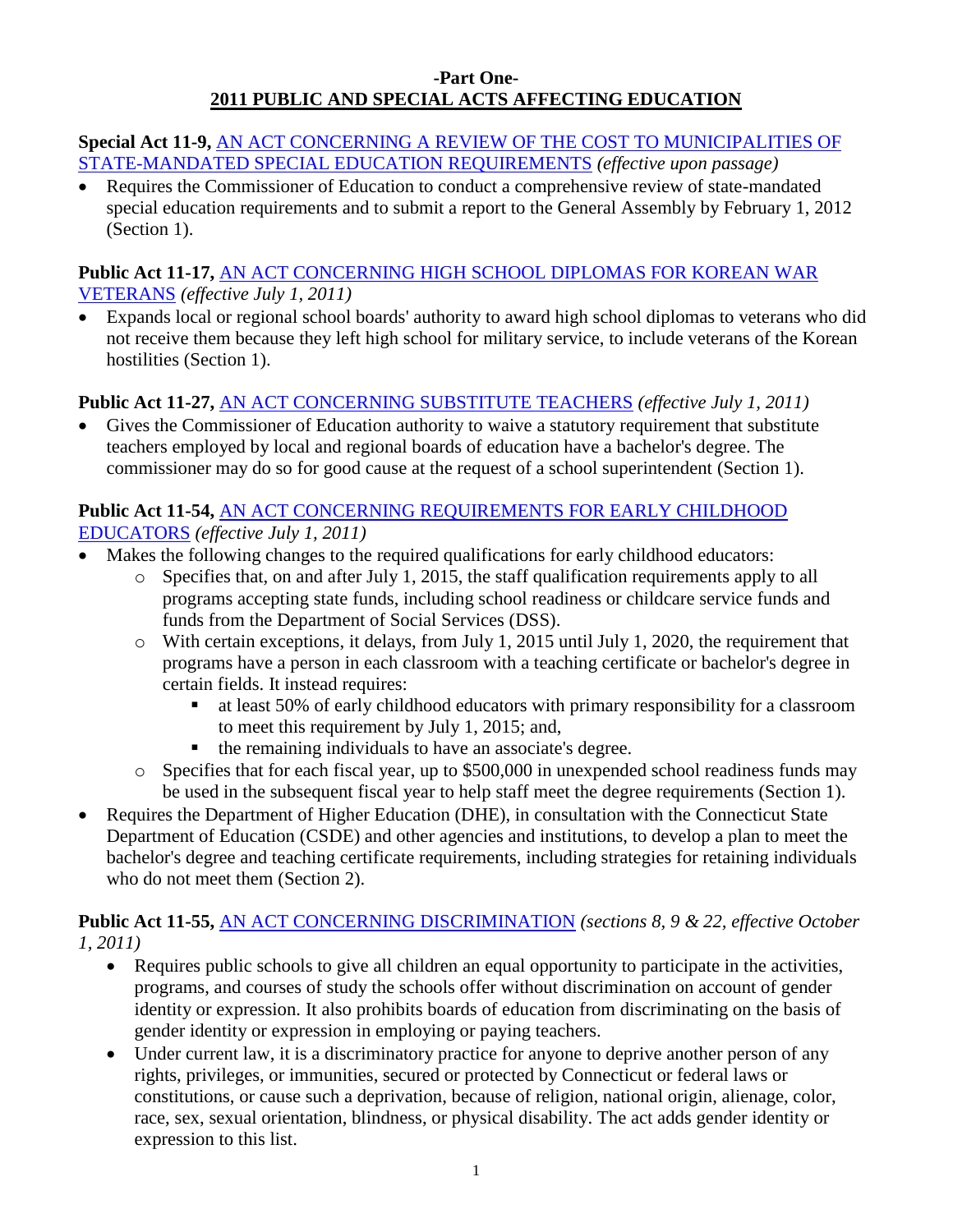**Public Act 11-58,** [AN ACT CONCERNING HEALTHCARE REFORM](http://www.cga.ct.gov/2011/ACT/Pa/pdf/2011PA-00058-R00HB-06308-PA.pdf) (Section 10, *effective July 1, 2011*)

- By October 1, 2011, and annually thereafter, the act requires employers that sponsor fully-insured group health insurance policies to electronically submit to the Comptroller, in a form he prescribes, information regarding the percentage increase or decrease in policy or plan costs.
- Under the act, the covered employers are towns, cities, boroughs, school districts, taxing districts, and fire districts, employing more than 50 people.

## **Public Act 11-66,** AN ACT [CONCERNING CHILDREN AFFECTED BY DISASTER AND](http://www.cga.ct.gov/2011/ACT/Pa/pdf/2011PA-00066-R00SB-00983-PA.pdf)  [TERRORISM](http://www.cga.ct.gov/2011/ACT/Pa/pdf/2011PA-00066-R00SB-00983-PA.pdf) *(effective upon passage)*

 Requires the Commissioner of the Department of Emergency Management and Homeland Security (DEMHS), in consultation with CSDE and other agencies, to amend the state's civil preparedness plan and program to include planning and activities specifically for children and youth in the event of natural or man-made disasters and terrorism. Starting by January 1, 2012, the DEMHS commissioner must annually report to the General Assembly on homeland preparedness and emergency response plans and activities for children.

### **Public Act 11-70,** [AN ACT CONCERNING THE KIRKLYN M. KERR PROGRAM, A STRATEGIC](http://www.cga.ct.gov/2011/ACT/Pa/pdf/2011PA-00070-R00SB-00858-PA.pdf)  [PLAN FOR HIGHER EDUCATION, CHEFA, THE TRACKING OF UNIQUE IDENTIFIERS BY](http://www.cga.ct.gov/2011/ACT/Pa/pdf/2011PA-00070-R00SB-00858-PA.pdf)  [INSTITUTIONS OF HIGHER EDUCATION AND TECHNICAL REVISIONS TO THE HIGHER](http://www.cga.ct.gov/2011/ACT/Pa/pdf/2011PA-00070-R00SB-00858-PA.pdf)  [EDUCATION STATUTES](http://www.cga.ct.gov/2011/ACT/Pa/pdf/2011PA-00070-R00SB-00858-PA.pdf)

- Requires DHE to require each public institution of higher education and each independent institution of higher education that receives state funding to track the unique identifiers or CSDE assigned student identifiers, for all in-state students enrolled at the institution until the student graduates or terminates enrollment (Section 14, *effective August 31, 2011*).
- Requires CSDE to require school districts to include unique identifiers or state-assigned student identifiers on student transcripts (Section 15, *effective August 31, 2011*).

### **Public Act 11-85,** [AN ACT CONCERNING CLOSING THE ACADEMIC ACHIEVEMENT GAP](http://www.cga.ct.gov/2011/ACT/Pa/pdf/2011PA-00085-R00SB-00929-PA.pdf) *(effective July 1, 2011, except creation of taskforce, which is effective upon passage)*

- Establishes an 11-member task force to address academic achievement gaps between Connecticut students and consider effective approaches to closing the achievement gaps in elementary, middle, and high schools (Section 1).
- Establishes a nine-member Interagency Council for Ending the Achievement Gap that must assist the achievement gap task force in the development of the achievement gap master plan and implement the provisions of the plan (Section 2).
- Specifically permits local or regional boards of education for schools designated as low achieving under state law to increase the number of school days each year and the number of school hours each day (Section 3).
- Makes the following changes to the law that requires all priority school districts to provide a summer reading program for kindergarten students, reading assessments of young students, and individual reading plans to improve literacy (Section 4):
	- o Starting with the 2011-12 school year, the act requires each local and regional board of education for a priority school district to assess the reading level of students enrolled in:
		- kindergarten at the end of the school year; and,
		- Grades 1-3 at the beginning, middle and end of the school year.
	- o It changes the criterion for kindergarten students to go into the summer reading program from the teacher's determination to the school's determination that the student is substantially deficient in reading based on measures established by the State Board of Education (SBE).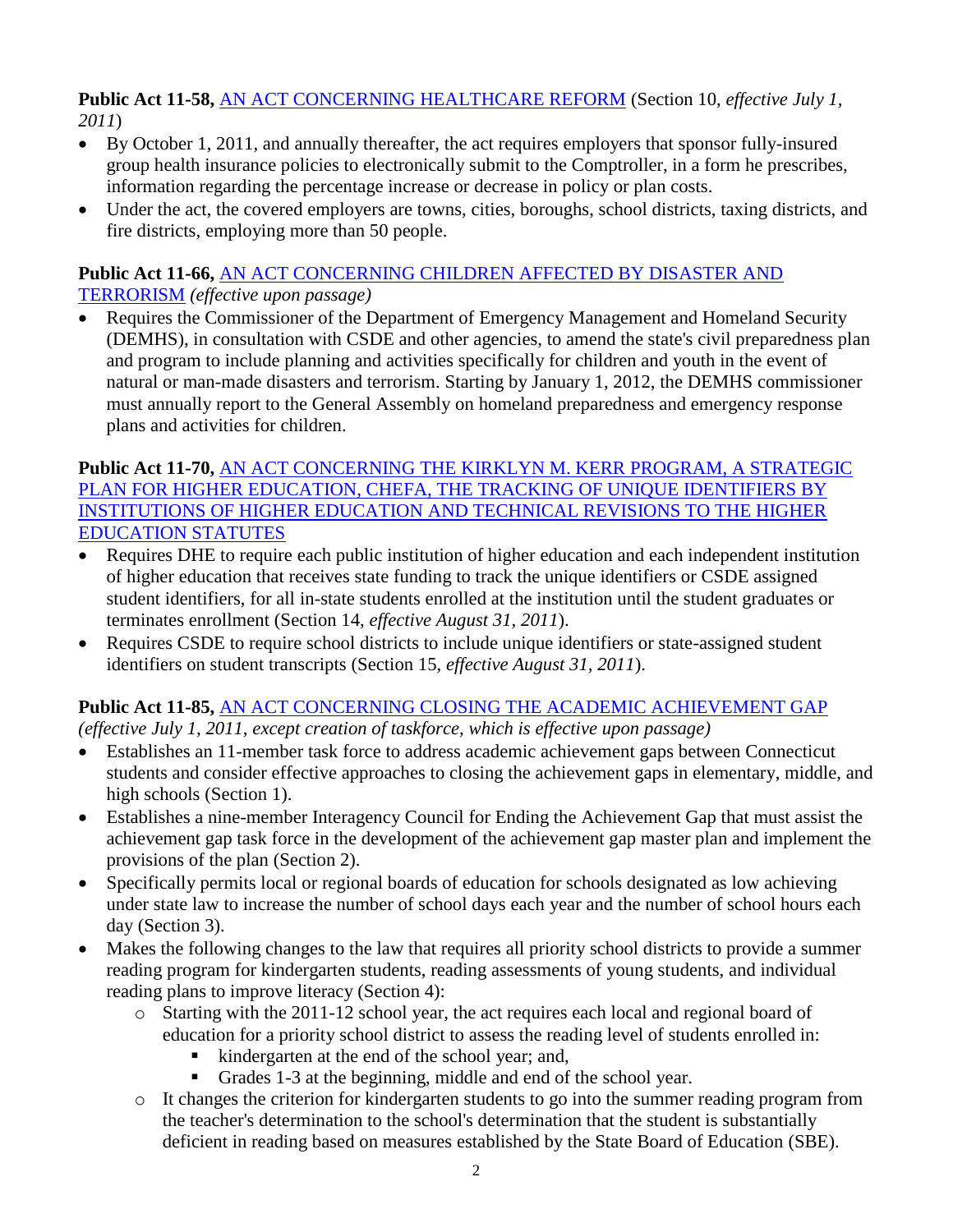- o It requires priority school district's students in grades kindergarten through grade three to attend summer school if determined to be substantially deficient in reading at the end-of-theyear assessment.
- o When a student is determined to be reading deficient, the school must develop an individual reading plan and requires that the plan include assessment results and applicable federal requirements.
- o The act adds the requirement that school literacy teams monitor each student's individual reading plan. It requires the literacy team to include, at a minimum, teachers, school reading specialists, internal or external reading consultants, the school principal, and the provider of the additional instruction.
- o By law, decisions to promote students to the next grade who have individual reading plans because they were found to be deficient in reading must be based on documented progress. The current law applies this standard to students in Grades 1-3. The act extends this standard to kindergarten and expands the applicability to all educational and instructional decisions, not just the decision to promote to the next grade.
- Authorizes the Commissioner of Education to conduct a pilot study to promote best practices in early literacy and closing academic achievement gaps and identify schools to participate in the study. The pilot study may use various assessment tools, including those used in the summer reading program, and may assess students more frequently than twice a year. CSDE must report the pilot study's findings to the Education Committee of the General Assembly (Section 5).
- Requires local and regional boards of education to now annually establish student objectives as part of their statement of educational goals, pursuant to Section 10-220(b) of the C.G.S. (Section 6).
- Requires that anyone seeking a teacher certification in elementary education must achieve a satisfactory evaluation on the appropriate CSDE-approved math assessment (Section 7).
- Requires CSDE, by July 1, 2012, to approve and make available model curricula and frameworks in reading and math for Grades PK-4 (Section 8).
- Requires the State Education Resource Center (SERC) to expand the program of professional development activities to teachers; and develop strategies for assisting students who are in danger of failing and culturally-relevant methods for educating students whose primary language is not English (Section 9).

### **Public Act 11-93,** [AN ACT CONCERNING THE RESPONSE OF SCHOOL DISTRICTS AND THE](http://www.cga.ct.gov/2011/ACT/Pa/pdf/2011PA-00093-R00HB-05431-PA.pdf)  [DEPARTMENTS OF EDUCATION AND CHILDREN AND FAMILIES TO REPORTS OF CHILD](http://www.cga.ct.gov/2011/ACT/Pa/pdf/2011PA-00093-R00HB-05431-PA.pdf)  [ABUSE AND NEGLECT AND THE IDENTIFICATION OF FOSTER CHILDREN IN A SCHOOL](http://www.cga.ct.gov/2011/ACT/Pa/pdf/2011PA-00093-R00HB-05431-PA.pdf)  [DISTRICT](http://www.cga.ct.gov/2011/ACT/Pa/pdf/2011PA-00093-R00HB-05431-PA.pdf) *(effective July 1, 2011, except the provisions concerning the Department of Children and Families (DCF) plan for implementing the requirement for school position applicants to submit to the child abuse registry are effective upon passage, and the provision requiring DCF to provide school boards information about foster children is effective October 1, 2011)*

 Requires local and regional boards of education to require applicants for any position in the district's public schools to submit to a check of DCF's abuse and neglect registry before they can be hired. Specifically, starting July 1, 2011, boards must require applicants for positions requiring a state certificate, authorization, or permit to submit to a check and beginning July 1, 2012, boards must require applicants for positions not requiring state certification to submit to the checks before the boards can hire them (Section 1).

- Requires the SBE to require each applicant for a new or renewed teaching certification, authorization, or permit to submit to a check of the abuse and neglect registry. If the SBE receives notice that the applicant is listed as an abuse or neglect perpetrator, it must deny the application or may revoke the certification, authorization, or permit of a teacher it has already approved (Section 1).
- Allows disclosure of DCF records without the person's consent to include those on the DCF child abuse and neglect registry that pertain to nondisclosure of findings of responsibility for abuse and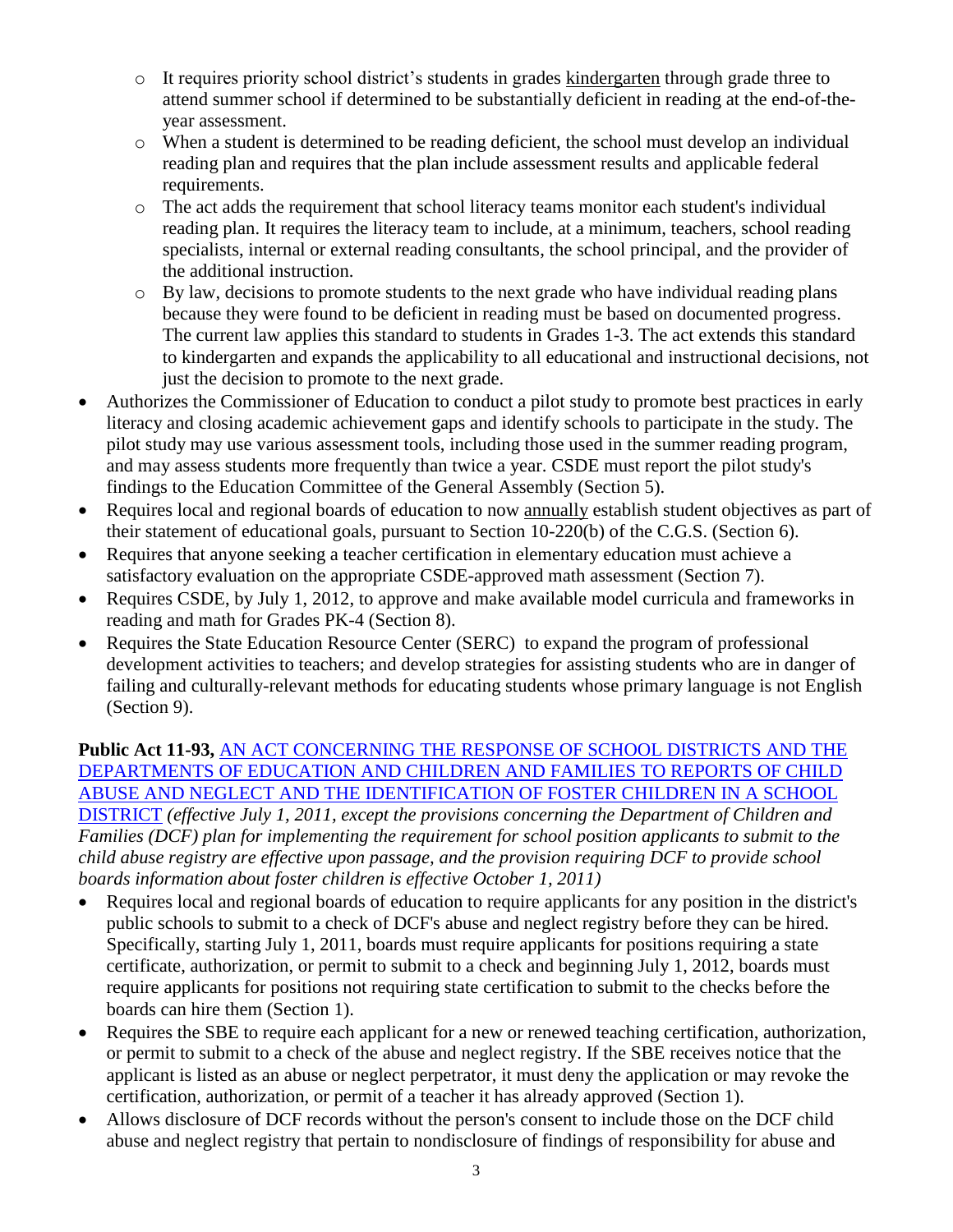neglect; and, requires the DCF, when requested, to promptly provide records without consent to the superintendent of schools for any school district for the purpose of determining the suitability of someone to be employed by the district (Section 2).

- Expands list of mandated reporters to include school employees, as defined in the Connecticut General Statutes (C.G.S.) Section 53a-65 (Section 3).
- Requires DCF, within available appropriations, to provide an educational training program and refresher training program for accurate and prompt reporting of abuse and neglect to all new school employees (Section 3).
- By October 1, 2011, requires DCF, in consultation with CSDE, to develop a model mandated reporter policy for use by school boards (Section 3).
- Establishes additional steps to be followed when the alleged perpetrator of the abuse or neglect is a school employee, including notification of certain school employees and CSDE. (Section 4)
- Establishes a February 1, 2012, deadline for the requirement in current law that school boards adopt written policies regarding mandated reporting. It requires the policy, which must be in accordance with the act's model reporting policy, to be distributed annually to the school board's employees. Boards must document that employees have received the policy and completed the training and refresher training programs (Section 4).
- Requires all school employees hired by school boards on or after July 1, 2011, to complete the training program. All employees must complete the refresher program no later than three years after completing the initial training and at least once every three years after that (Section 4).
- Employees hired before that date must complete the refresher training program by July 1, 2012, and must retake it once every three years after that (Section 4).
- Requires the law's mandatory in-service training program for school districts to include the requirements and obligations of mandated reporters (Section 5).
- Requires all school boards to maintain in a central location all records of allegations, investigations, and reports that a child has been abused or neglected by an employee of the school district. These records must include any reports made to DCF. The act grants CSDE access to these records (Section 6).
- If the DCF commissioner suspects or knows that a mandated reporter employed by a school district has failed to make a required report within the prescribed time period, she must record the delay, develop and maintain a database of these records, and investigate the delay (Section 7).
- Requires the DCF commissioner to develop a policy for investigating delayed reports by mandated reporters (Section 7).
- Applies the current penalty and mandatory education and training requirements to reporters who fail to report within the law's prescribed timeframes. Requires the DCF commissioner to promptly notify the chief state's attorney when there is reason to believe that a mandated reporter has failed to make a required report or makes a late report (Section 8).
- Requires DCF to send a copy of a mandated reporter's written report of suspected abuse or neglect directly to CSDE, rather than the person in charge of the school. Also, requires DCF, rather than the mandated reporter himself, to send a copy of a mandated reporter's written report directly to an "executive head of the state licensing agency" (Section 9).
- Requires that if the DCF commissioner receives a report of suspected abuse or neglect from someone who is not designated as a mandated reporter, the DCF commissioner must send a copy to the Commissioner of Education (Section 10).
- Specifies that the person in charge of a school includes the school or institution's principal, headmaster, or executive director. When the suspected perpetrator works for a public school, the act requires the DCF commissioner to also notify the school superintendent (Section 11).
- Requires school boards to provide the DCF commissioner, upon her request and for the purpose of investigating suspected child abuse or neglect by a teacher the board employs, any records the board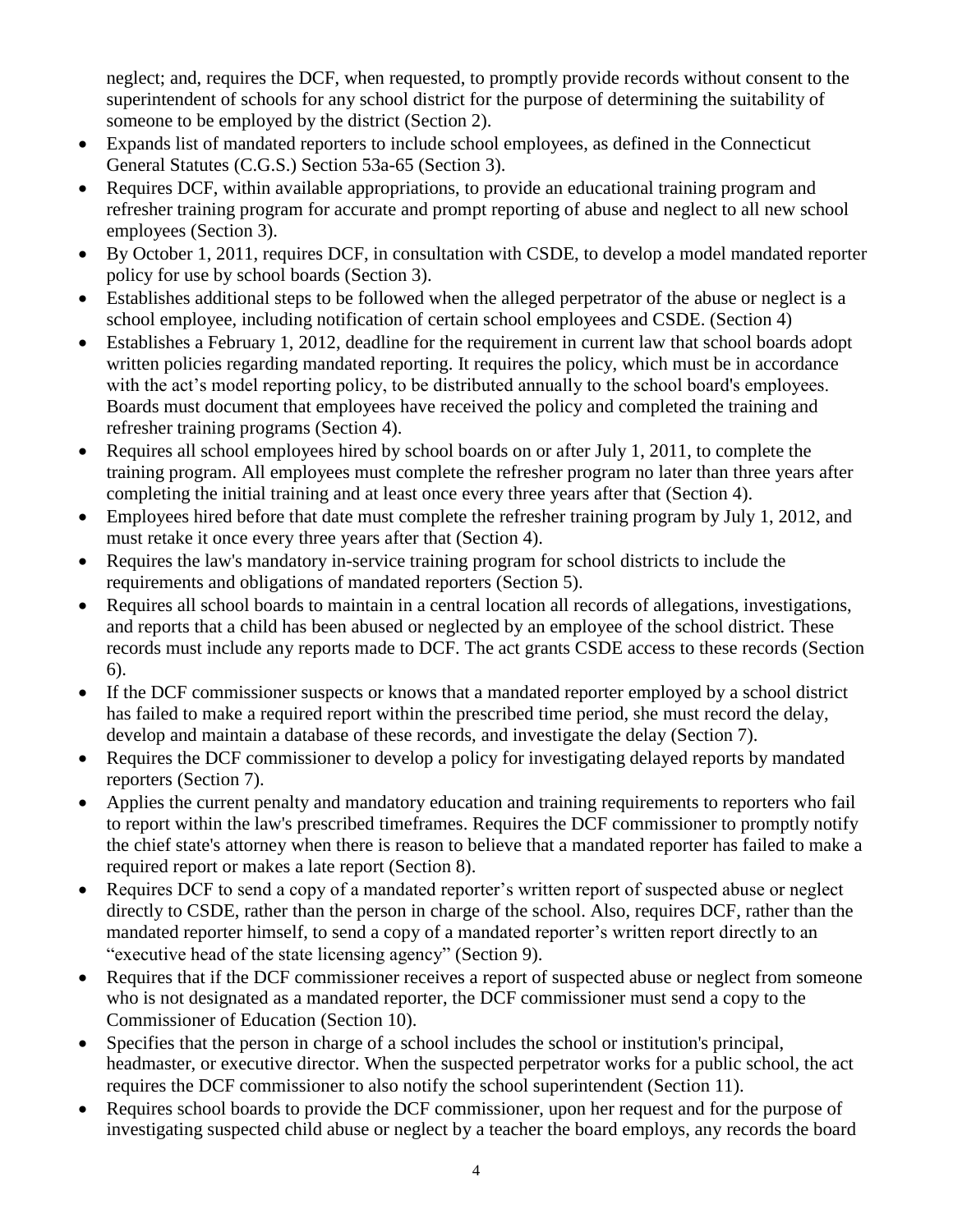maintains or keeps on file, regardless of the provisions of section 10-151c of the C.G.S. that provides the records of teacher performance or evaluation kept by school boards generally are not public records and therefore not subject to disclosure under the Freedom of Information Act. This must minimally include supervisory records; competence, personal character, and efficiency reports kept in the teacher's personnel file with reference to evaluation of performance as a professional employee of the board; and misconduct records (Section 12).

- Requires school boards to permit and give priority to any child abuse or neglect investigation that DCF or local law enforcement is conducting. The board must conduct its own investigation and take disciplinary action in accordance with the law when it receives notice from the DCF commissioner or the law enforcement agency that the board's investigation will not interfere with either of the other entity's investigations (Section 13).
- Requires DCF, at least annually, to conduct random quality assurance reviews of reports and investigations of abuse and neglect involving school employees. If, as a result of the review, DCF discovers any issues in the report or investigation, it must take any necessary action to correct or satisfy such problem or issue. DCF must use these reviews to assess the investigations' conduct and quality (Section 14).
- Requires DCF, at least annually, to review with CSDE all records and information relating to these investigations that DCF has in its possession to ensure that both are being shared properly. The departments must address and correct any omissions or other problems in their records and information-sharing process (Section 14).
- The additional requirement that all oral and written reports contain, if known, the reasons the reporter believes the person or persons are suspected of causing the child's injuries, maltreatment, or neglect and any information concerning any prior cases in which the alleged perpetrator has been suspected of causing the child harm (Section 15).
- If an alleged perpetrator of abuse or neglect is a school employee, it requires DCF to notify CSDE or other pertinent licensing agencies of DCF's report and investigation. (Section 16).
- Requires anyone reporting abuse or neglect, including nonmandated reporters, to provide an authorized investigator with all information that he/she possesses related to the investigation, except information that state or federal law expressly prohibits (Section 17).
- Requires DCF to develop the plan for implementing the new registry requirement for applicants for any school positions by January 1, 2012 (Section 20).
- Requires DCF, when asked by receiving school boards, to provide information about foster children attending schools in the boards' jurisdiction (Section 21).

#### **Public Act 11-109,** [AN ACT REQUIRING AN ANNUAL RESULTS-BASED ACCOUNTABILITY](http://www.cga.ct.gov/2011/ACT/Pa/pdf/2011PA-00109-R00HB-06282-PA.pdf)  [REPORT CARD EVALUATING STATE POLICIES AND PROGRAMS IMPACTING CHILDREN](http://www.cga.ct.gov/2011/ACT/Pa/pdf/2011PA-00109-R00HB-06282-PA.pdf) *(effective July 1, 2011)*

 The Legislature's Children's Committee, in consultation with the offices of Fiscal Analysis and Legislative Research and the Commission on Children, must maintain an annual "report card" that evaluates state policies and programs that impact children. The Children's Committee must consult with a working group to develop this "report card."

## **Public Act 11-114,** [AN ACT CONCERNING DONATIONS OF EQUIPMENT TO THE REGIONAL](http://www.cga.ct.gov/2011/ACT/PA/2011PA-00114-R00HB-06318-PA.htm)  [VOCATIONAL-TECHNICAL SCHOOL SYSTEM](http://www.cga.ct.gov/2011/ACT/PA/2011PA-00114-R00HB-06318-PA.htm) *(effective upon passage)*

• Allows the Commissioner of Education to indemnify those who donate certain tangible personal property to CSDE or CTHSS for instructional purposes. The donated property must have a fair market value of more than \$1,000.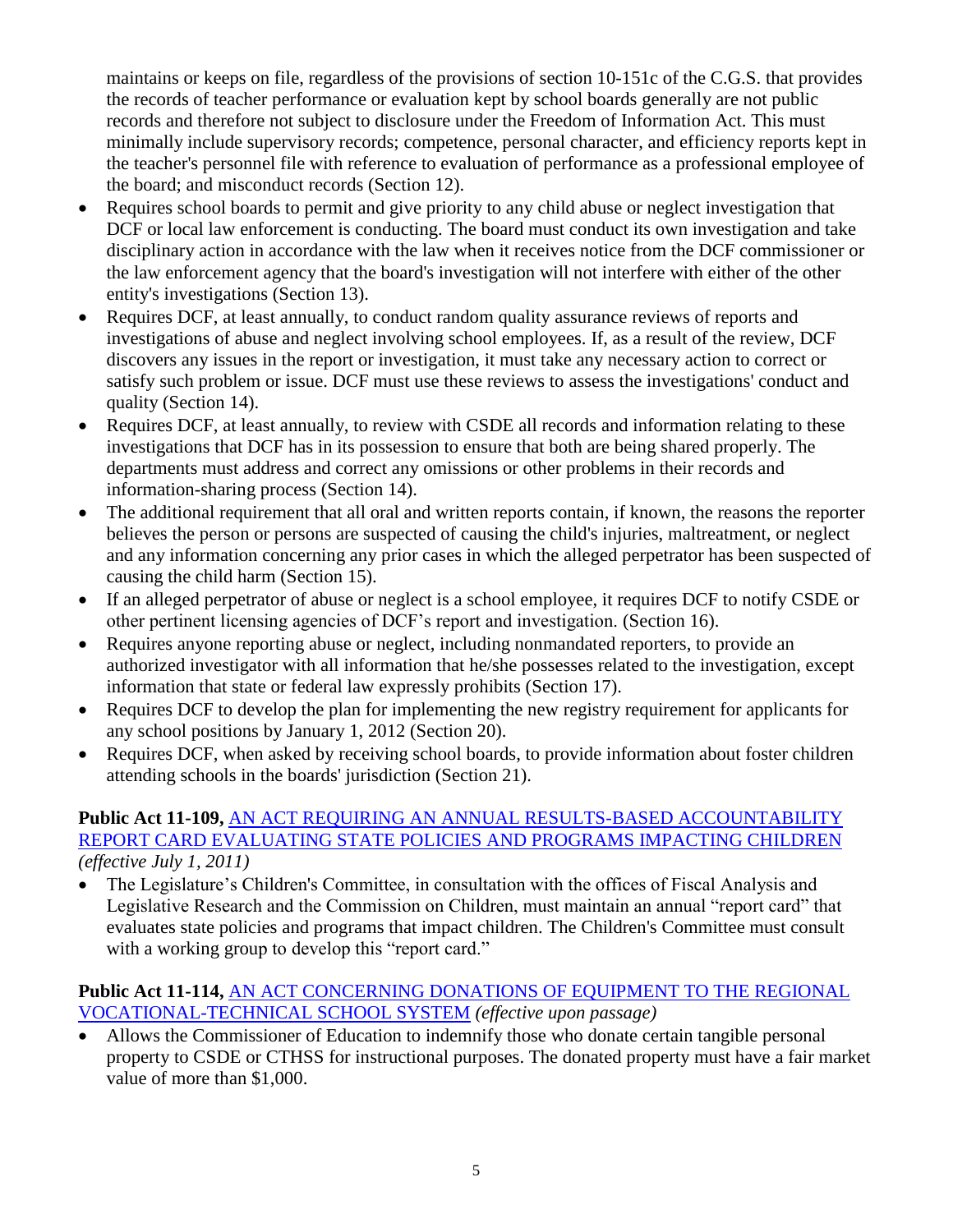### **Public Act 11-115,** [AN ACT CONCERNING JUVENILE REENTRY AND EDUCATION](http://www.cga.ct.gov/2011/ACT/Pa/pdf/2011PA-00115-R00HB-06325-PA.pdf) *(effective July 1, 2011)*

- Requires school districts to immediately enroll or re-enroll a student transferring from either of the unified school districts (USDs) run by the Departments of Correction and Children and Families (USD #1 and USD #2, respectively); and, requires a school district to re-enroll such a student in his or her former school, if the student went to school in the district before attending USD #1 or #2 and the former school has appropriate grades for the student (Section 1).
- Establishes a deadline of not later than two business days for a new school district or charter school to notify a transfer student's previous district or charter school of a student's enrollment, and extends to USD #2 the currently required deadline for a new school district or charter school to notify USD #1 of a student's transfer; and, requires school districts and charter schools to give students credit for instruction received in USD #2 within 30 days after receiving the student's records, as they must already do for instruction received in USD #1 (Section 2).
- Changes the law regarding students who commit an expellable offense and are subsequently committed to a juvenile detention center, the Connecticut Juvenile Training School (CJTS), or any other residential placement for such offense.
	- o Such students may be expelled by the local or regional board of education, but the period of expulsion must run concurrently with the period of commitment to a juvenile detention center, the CJTS, or any other residential placement.
	- o Students who committed an expellable offense, seek to return to their school district after having been in a juvenile detention center, the CJTS, or any other residential placement, and were not expelled by the local or regional board of education, pursuant to Section 10-  $233d(1)(1)$  of the C.G.S., must be permitted to return to home district and may not be expelled for additional time for the underlying offense.

## **Public Act 11-125,** [AN ACT CONCERNING THE NOTIFICATION OF MEDIATION AND](http://www.cga.ct.gov/2011/ACT/Pa/pdf/2011PA-00125-R00HB-06422-PA.pdf)  [ARBITRATION DECISIONS IN DISPUTES BETWEEN BOARDS OF EDUCATION AND](http://www.cga.ct.gov/2011/ACT/Pa/pdf/2011PA-00125-R00HB-06422-PA.pdf)  [TEACHERS BARGAINING UNITS](http://www.cga.ct.gov/2011/ACT/Pa/pdf/2011PA-00125-R00HB-06422-PA.pdf) *(effective July 1, 2011)*

• Requires arbitrators in matters held pursuant to Section 10-153f of the C.G.S. to send a copy of teacher or administrator binding arbitration awards to the legislative bodies of the towns involved as well as to the Commissioner of Education, town clerk, board of education, and union (Section 1).

# **Public Act 11-126,** [AN ACT CONCERNING ADULT EDUCATION](http://www.cga.ct.gov/2011/ACT/Pa/pdf/2011PA-00126-R00HB-06433-PA.pdf) *(effective July 1, 2011)*

 Specifies that a student attending adult education during an expulsion period is not required to withdraw from regular public school.

## **Public Act 11-127,** [AN ACT CONCERNING NONPUBLIC SCHOOL TEACHING EXPERIENCE](http://www.cga.ct.gov/2011/ACT/Pa/pdf/2011PA-00127-R00HB-06434-PA.pdf)  [AND PROFESSIONAL CERTIFICATION](http://www.cga.ct.gov/2011/ACT/Pa/pdf/2011PA-00127-R00HB-06434-PA.pdf) *(effective July 1, 2011)*

- Eliminates the provision that starting July 1, 2012, only public school teaching experience may be used to qualify for a professional certificate (Section 1).
- Requires certified teachers in nonpublic schools to complete the same continuing education (CEU) requirements as certified public school teachers (Section 1).
- Requires operating authorities of nonpublic schools approved by the SBE, to determine whether their certified teachers have completed the CEU requirements and to attest that fact to the SBE, just as local and regional school boards already do (Section 1).
- Allows student teaching in nonpublic schools to count towards the preparation and eligibility requirements for initial teaching certificates. To qualify, the student teaching must be at a nonpublic school approved by SBE, offered through a teacher preparation program at a higher education institution, and completed through the state's cooperating teacher program (Section 2).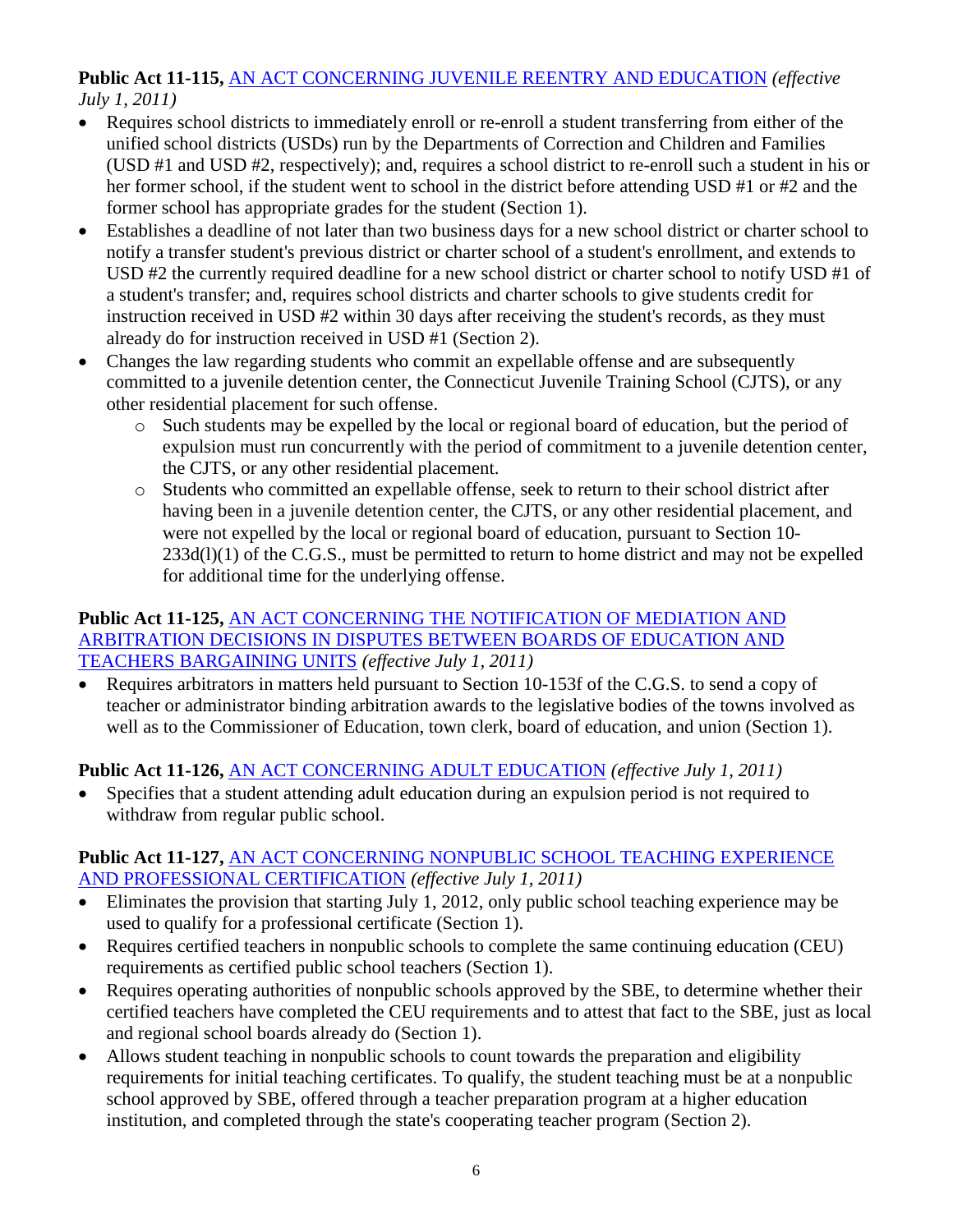Allows certified teachers working in nonpublic schools to participate in the cooperating teacher program as long as they pay for their own participation and nonpublic schools receive no state funds for cooperating teacher professional development activities (Section 3).

#### **Public Act 11-130,** [AN ACT EXEMPTING CERTAIN NEW SCHOOL BUSES FROM THE FIRST](http://www.cga.ct.gov/2011/ACT/Pa/pdf/2011PA-00130-R00HB-06448-PA.pdf)  [ANNUAL INSPECTION FOLLOWING THE REGISTRATION OF SUCH BUSES](http://www.cga.ct.gov/2011/ACT/Pa/pdf/2011PA-00130-R00HB-06448-PA.pdf) *(effective July 1, 2011)*

 By law and regulation, the Department of Motor Vehicles must inspect each new school bus before it is registered and periodically thereafter. This act exempts for a specified period of time any new school bus that is registered between August first and the start of the next succeeding school year and is inspected prior to such registration.

## **Public Act 11-133,** [AN ACT CONCERNING THE ALIGNMENT OF POSTSECONDARY](http://www.cga.ct.gov/2011/ACT/Pa/pdf/2011PA-00133-R00HB-06485-PA.pdf)  [EDUCATION AND EMPLOYMENT](http://www.cga.ct.gov/2011/ACT/Pa/pdf/2011PA-00133-R00HB-06485-PA.pdf)

- Requires CSDE to electronically distribute information on teacher shortage areas for at least the previous five-year period. This information must be distributed annually, by March 1, to the president of every higher education institution in Connecticut that offers teacher preparation programs *(Section 1, effective July 1, 2011).*
- Requires the Office of Workforce Competitiveness (OWC), in consultation with CSDE and other agencies, every two years, to identify and report on the sectors or subsectors in which workforce shortages exist, the workforce skills needed in those sectors or subsectors, and which career pathways should be established. The OWC must submit the report to the Board of Governors of Higher Education *(Section 2, effective October 1, 2011).*

# **Public Act 11-135,** [AN ACT CONCERNING IMPLEMENTATION DATES FOR SECONDARY](http://www.cga.ct.gov/2011/ACT/Pa/pdf/2011PA-00135-R00HB-06498-PA.pdf)  [SCHOOL REFORM, EXCEPTIONS TO THE SCHOOL GOVERNANCE COUNCIL REQUIREMENT](http://www.cga.ct.gov/2011/ACT/Pa/pdf/2011PA-00135-R00HB-06498-PA.pdf)  [AND THE INCLUSION OF CONTINUOUS EMPLOYMENT IN A COOPERATIVE](http://www.cga.ct.gov/2011/ACT/Pa/pdf/2011PA-00135-R00HB-06498-PA.pdf)

[ARRANGEMENT AS PART OF THE DEFINITION OF TEACHER TENURE](http://www.cga.ct.gov/2011/ACT/Pa/pdf/2011PA-00135-R00HB-06498-PA.pdf) *(effective upon passage, except for the new deadline for adopting teacher evaluation guidelines and the tenure provision for teachers working for cooperative arrangements, which are effective July 1, 2011)*

- Postpones for two years the effective dates of the following Secondary School Reform (SSR) requirements:
	- o achievement of 25 credits in order to graduate;
	- o end-of-year examinations in five subjects; and,
	- o completion of a senior demonstration project to graduate from high school.
- It requires the increased high school graduation requirements to take effect with the class of 2020 instead of the class of 2018 and requires school districts to provide support and remedial services for 7<sup>th</sup> graders starting in 2014-15 rather than 2012-13 (Section 1).
- For the school year commencing July 1, 2012, it requires districts to create a student success plan for each student, starting in Grade 6. The plans must include the student's career and academic choices in  $6<sup>th</sup>$  through  $12<sup>th</sup>$  grade (Section 2).
- Requires CSDE, within available appropriations, to provide technical assistance in FY 12 and FY 13 to boards of education that begin to implement the new high school graduation requirements and student support services (Section 3).
- By November 13, 2013, requires biennial status reports to CSDE on SSR from those districts that receive the technical assistance and eliminates the requirement that a district explain in each report why it needs funds for the next biennium to implement the new standards and supports (Section 3).
- Postpones until February 1, 2014, the start of biennial implementation reports from CSDE to the Education Committee of the General Assembly (Section 3).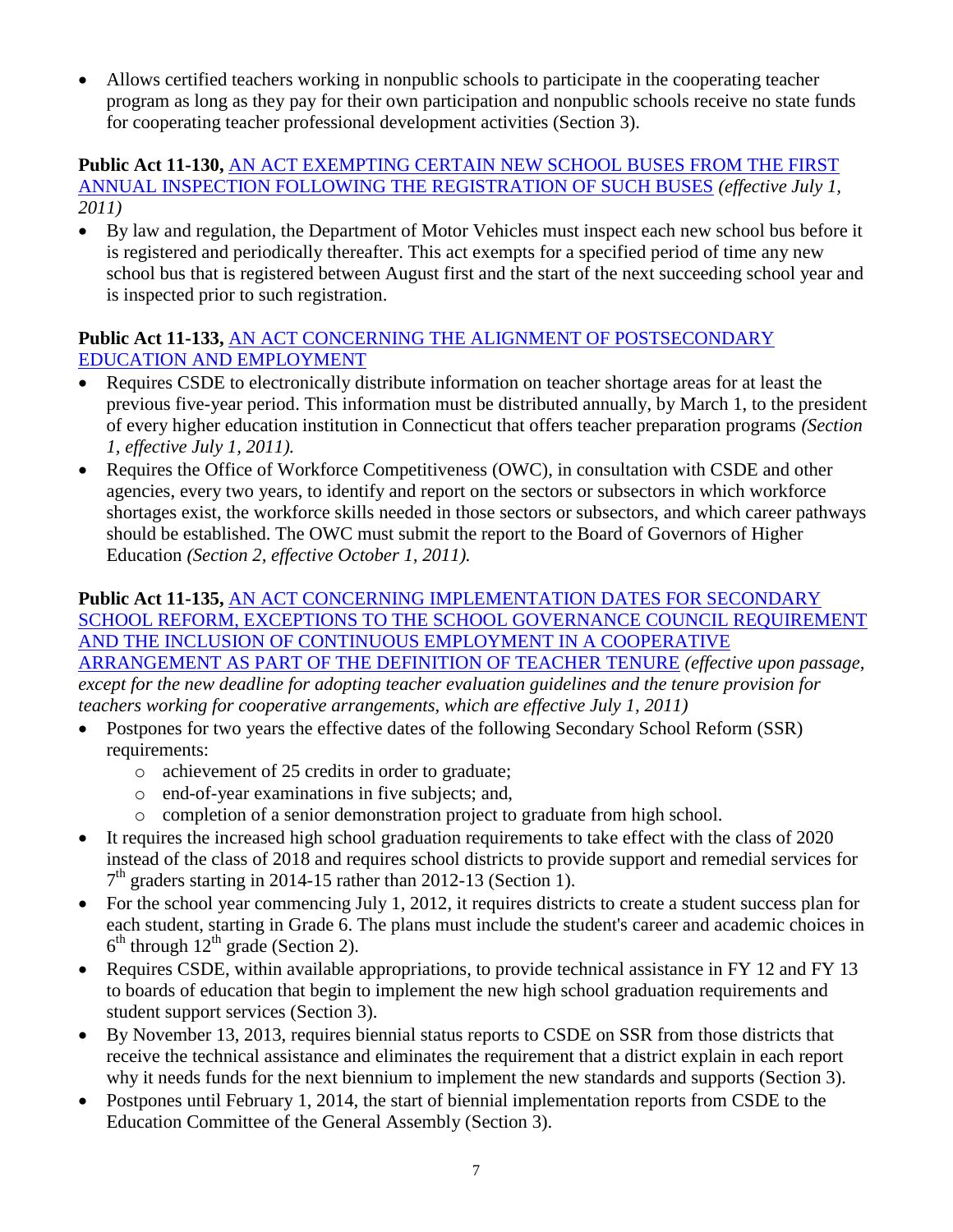- Delays the requirement that CSDE develop or approve end of year exams from July 1, 2014 to July 1, 2016 (Section 4).
- Exempts certain schools from the statutory school governance council requirements.
- Details the elements to be included in the CSDE's reports to the General Assembly on matters involving School Governance Councils (Section 6).
- Establishes a task force to address implementation issues arising from enhanced high school graduation requirements (Section 8).
- Moves up from July 1, 2013 to July 1, 2012, the deadline for the State Board of Education (SBE), in consultation with the Performance Evaluation Advisory Council (PEAC), to adopt guidelines for teacher evaluations (Section 9).
- Addresses matters related to tenure for teachers employed by boards of education that enter into cooperative arrangements (Section 10).

## **Public Act 11-136,** [AN ACT CONCERNING MINOR REVISIONS TO THE EDUCATION](http://www.cga.ct.gov/2011/ACT/Pa/pdf/2011PA-00136-R00HB-06499-PA.pdf)  [STATUTES](http://www.cga.ct.gov/2011/ACT/Pa/pdf/2011PA-00136-R00HB-06499-PA.pdf) *(effective July 1, 2011)*

- Changes the designation of "foreign language" to "world language." It classifies American Sign Language as a world language instead of as an optional subject within language arts. It also eliminates a school district's option to offer signed English under the category of language arts (Section 1).
- Requires the SBE to make available curriculum and other materials on genocide education and awareness (Section 1).
- Within available appropriations, requires the SBE to assist and encourage local school districts to include genocide education and awareness in their instructional programs for students and in-service training programs for certified teachers, administrators, and other pupil personnel (Section 1 and 2).
- Authorizes the Commissioner of Education, at a school board's request, to allow a certified teacher who holds an elementary education endorsement to teach a specialized course, such as computer and information technology, in a K-8 school in the district. The teacher must be otherwise qualified to teach the specialized course and must be employed by the school board making the request (Section 3).
- Changes the submission deadline, from October 1 to December 1, for a biennial report from the CSDE to the Education Committee of the General Assembly on performance outcomes for entities receiving after-school program grants (Section 4).
- Changes, from annual to biennial, the schedule for CSDE to submit to the General Assembly a report on diverting children from the court system to youth service bureaus (Section 5 and 6).
- Changes, from annual to biennial, the schedule for CSDE to submit to the Education Committee of the General Assembly a report on the operations of charter schools (Section 7).
- Changes the schedule, from twice a year to once every two years, for local school readiness councils' report to CSDE on certain specified issues (Section 8 and 9).
- Changes, from biennial to triennial, the schedule for school districts to report to CSDE and CSDE to the Education Committee of the General Assembly on the condition of school facilities and actions taken to implement each district's long-term school building, indoor air quality, and green cleaning programs (Section 10).
- Reduces, from quarterly to annually, the schedule for the School Paraprofessional Advisory Council to advise the Commissioner of Education of, and report to the Education Committee on, training needs and the effectiveness of the content and delivery of current training for school paraprofessionals. It requires the council to meet at quarterly (Section 11).
- Requires each local and regional board of education participating in the school breakfast program to file financial statements of their expenditures annually and in manner the commissioner requires (Section 12).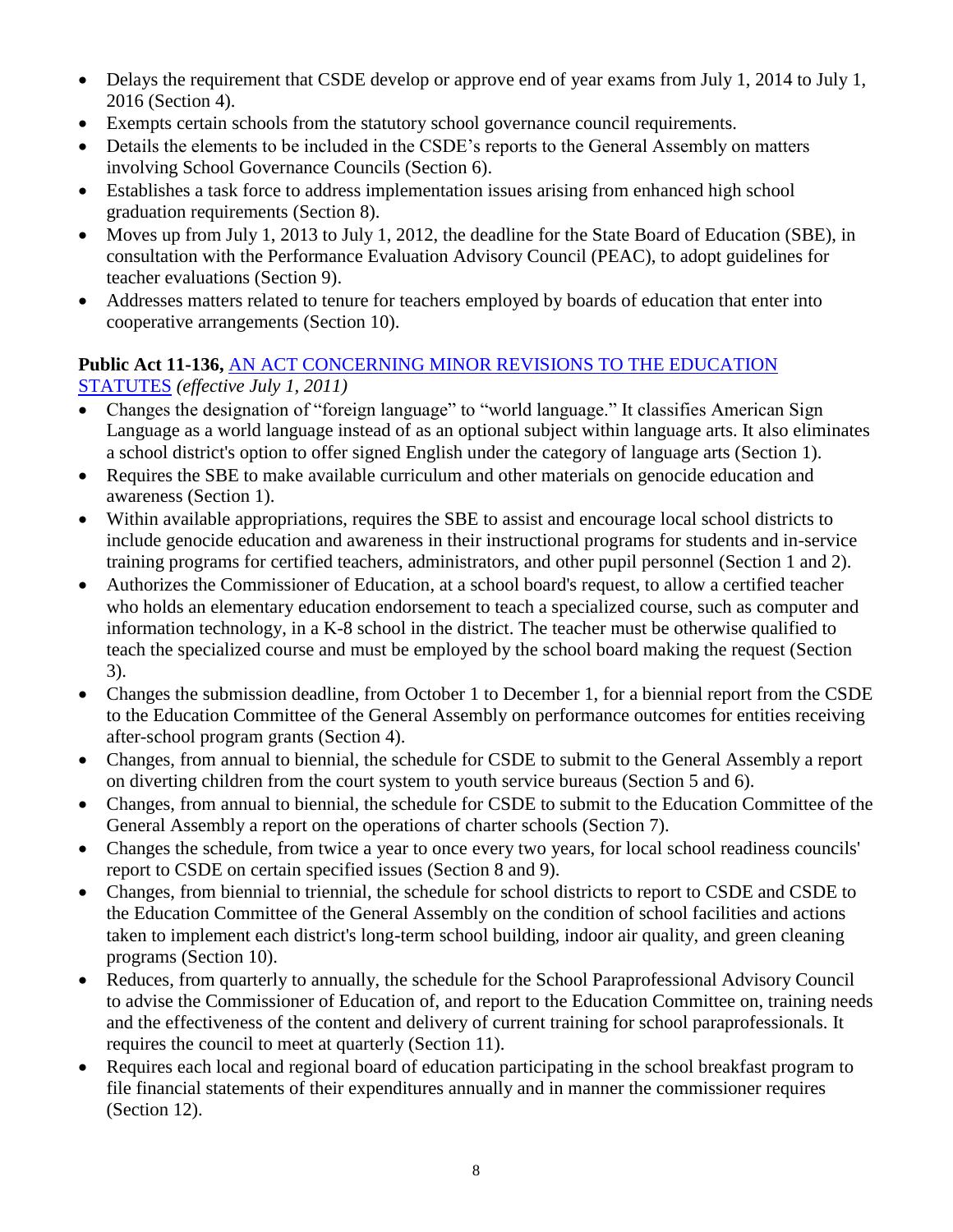- Requires each local and regional board of education to repay any school breakfast program grant funds not spent for allowable purposes (Section 12).
- Delays, from April 1 to May 1, the annual deadline for a school district to notify teachers who do not have tenure that their contracts will not be renewed for the following year (Section 14).
- Requires the Commissioner of Education to give school superintendents or their designees' access to mastery test information in the state's public school information system (Section 15).
- Makes changes to the law regarding student truancy, including the following:
	- o Requiring school personnel or volunteers to notify the parent of a child's absence by mail as well as by phone;
	- o Specifying that the required notice sent to parents that two unexcused absences in a month or five in a year could lead the school superintendent to file a Family with Service Needs (FWSN) complaint; and,
	- o Requires the superintendent to file a FWSN complaint within 15 days after a parent fails to attend the meeting with school officials or otherwise fails to cooperate in addressing his or her child's school absences. Current law imposes no deadline for filing the FWSN complaint (Section 16).
- Requires superintendents to include, in the narrative part of the school district profiles, a description of their school board's actions to reduce truancy in the district (Section 17).
- By July 1, 2012, requires the SBE to define an "excused" and "unexcused" absence and requires school boards to use the definitions to report required truancy data on school profiles and to implement required truancy policies and procedures (Section 18).
- Defines the term "advanced placement course program" to mean a program approved by the State Board of Education that provides college or university-level instruction as part of a course for which credit is earned at the high school level (Section 21).

### **Public Act 11-150,** [AN ACT IMPLEMENTING THE RECOMMENDATIONS OF THE](http://www.cga.ct.gov/2011/ACT/Pa/pdf/2011PA-00150-R00HB-06600-PA.pdf)  [LEGISLATIVE PAPERLESS TASK FORCE AND THE TASK FORCE TO STUDY THE](http://www.cga.ct.gov/2011/ACT/Pa/pdf/2011PA-00150-R00HB-06600-PA.pdf)  [REDUCTION OF STATE AGENCY PAPER AND DUPLICATIVE PROCEDURES](http://www.cga.ct.gov/2011/ACT/Pa/pdf/2011PA-00150-R00HB-06600-PA.pdf)

• Makes several changes to reduce state agencies' paper usage.

# **Public Act 11-157,** [AN ACT CONCERNING JUVENILE JUSTICE](http://www.cga.ct.gov/2011/ACT/Pa/pdf/2011PA-00157-R00HB-06638-PA.pdf) (*Effective October 1, 2011*)

 In the case of a student confined pursuant to court order to a state-operated detention facility or community detention facility, the act requires the local or regional board of education of the town where the student attends school or the charter school that the student attends to provide, upon request of the detention facility, the student's educational records to the facility and without the parent's written permission. If the records are supplied without parental permission, the school must notify the parent or guardian at the same time it releases the records. These records may not be further disclosed without a court order or the written consent of the student's parent or guardian. The facility can use the records only to provide the student with educational services. This provision incorporates, with some limitations, the juvenile justice exception to the Family Educational Rights and Privacy Act regarding the disclosure of educational records without prior authorization from the parents (Section 20).

# **Public Act 11-177,** [AN ACT CONCERNING A PILOT TRUANCY CLINIC IN WATERBURY](http://www.cga.ct.gov/2011/ACT/Pa/pdf/2011PA-00177-R00SB-00982-PA.pdf)

# *(effective upon passage)*

 Gives statutory authorization for the probate court administrator to establish a pilot truancy clinic in Waterbury, within available appropriations. The Waterbury Regional Children's Probate Court Administrative Judge must administer the clinic. The purpose of the clinic is to identify and resolve the systemic causes of absenteeism using nonpunitive procedures (Section 1).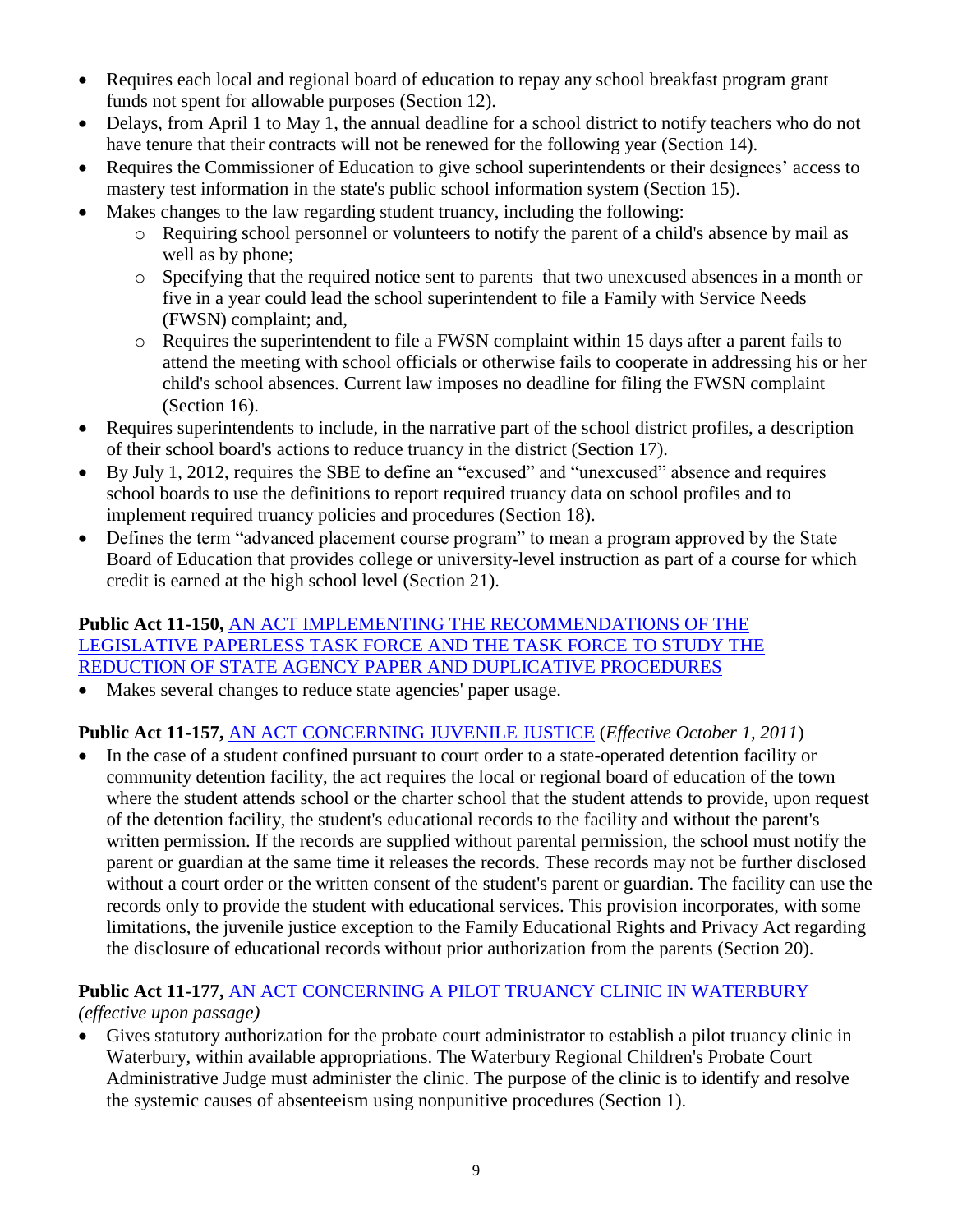- Requires the truancy clinic to establish participation protocols and programs and relationships with schools and other individuals and organizations in the community to provide support services to clinic participants (Section 1).
- The probate court administrator must establish implementation policies and procedures and measure effectiveness. The clinic administrator must report to the probate court administrator, by September 1, 2012, and annually after that, on the clinic's effectiveness. By January 1, 2015, the probate court administrator must report on the clinic's effectiveness to the Judiciary and Education Committees of the General Assembly (Section 1).

**Public Act 11-179,** [AN ACT CONCERNING EDUCATION ISSUES](http://www.cga.ct.gov/2011/ACT/Pa/pdf/2011PA-00179-R00SB-01039-PA.pdf) (*effective upon passage, except for the provisions concerning (1) annual financial audits for interdistrict magnet schools and (2) the national corps of teachers' training program graduates, which are effective July 1, 2011)*

- Allows legally qualified practitioners of medicine, advanced practice registered nurses (APRNs) and physician assistants stationed on military bases to perform required health assessments for students attending public schools (Section 1).
- Eliminates requirements that each Regional Educational Service Center (RESC) spend at least 6.25% of their annual state operating grant to help school boards implement SBE-established educational goals and objectives and support data collection and analysis on school district efforts to reduce racial, ethnic, and economic isolation (Section 2-3).
- Requires districts to report directly to the Commissioner of Education, instead of to the RESCs, on programs and activities to reduce racial, ethnic, and economic isolation. It also changes the filing deadline for the district reports from July 1 to October 1 biennially, starting October 1, 2011 (Section 2-3).
- Allows the Commissioner of Education to renew a temporary international teacher permit in a subject shortage area pursuant to Section 10-8b of the C.G.S., as long as, at the time of the renewal, the international teacher maintains a valid J-1 visa (Section 4).
- Eliminates a provision providing that districts may adjust reported debt service expenditures to amortize principal payments according to a CSDE-approved schedule based on substantially equal installment payments over the life of the debt (Section 5-7).
- Adjusts the payment structure for state magnet school operating grants (Section 8).
- Requires all interdistrict magnet schools, not just those operated by RESCs, to file annual financial audits with the Commissioner of Education (Section 9).
- Allows boards of education to employ as an instructor or assistant instructor of a Junior Reserve Officer Training Corps (JROTC) program, any person certified by the United States Armed Forces to be a JROTC instructor or assistant instructor (Section 10).
- Extends, from 75 to 90 days after CSDE receives an application to establish a new charter school, the deadline for the SBE to vote on the application (Section 11).
- Modifies the criteria that the SBE must consider in funding charter schools (Section 12).
- Extends, from July 1, 2011 to July 1, 2015, the sunset date for a program allowing qualified graduates of a national teacher corps training program to work under special durational shortage area permits (DSAPs) issued by CSDE in certain school districts (Section 13).

## **Public Act 11-181,** [AN ACT CONCERNING EARLY CHILDHOOD EDUCATION AND THE](http://www.cga.ct.gov/2011/ACT/Pa/pdf/2011PA-00181-R00SB-01103-PA.pdf)  [ESTABLISHMENT OF A COORDINATED SYSTEM OF EARLY CARE AND EDUCATION AND](http://www.cga.ct.gov/2011/ACT/Pa/pdf/2011PA-00181-R00SB-01103-PA.pdf)  [CHILD DEVELOPMENT](http://www.cga.ct.gov/2011/ACT/Pa/pdf/2011PA-00181-R00SB-01103-PA.pdf) *(effective July 1, 2011)*

- Changes the membership of the Early Childhood Education Cabinet and expands it from 17 to 20 (Section 1).
- Creates, by July 1, 2013, a coordinated system of early care and education and child development and sets forth its statutory obligations. By July 15, 2011, the Governor must, in consultation with the Early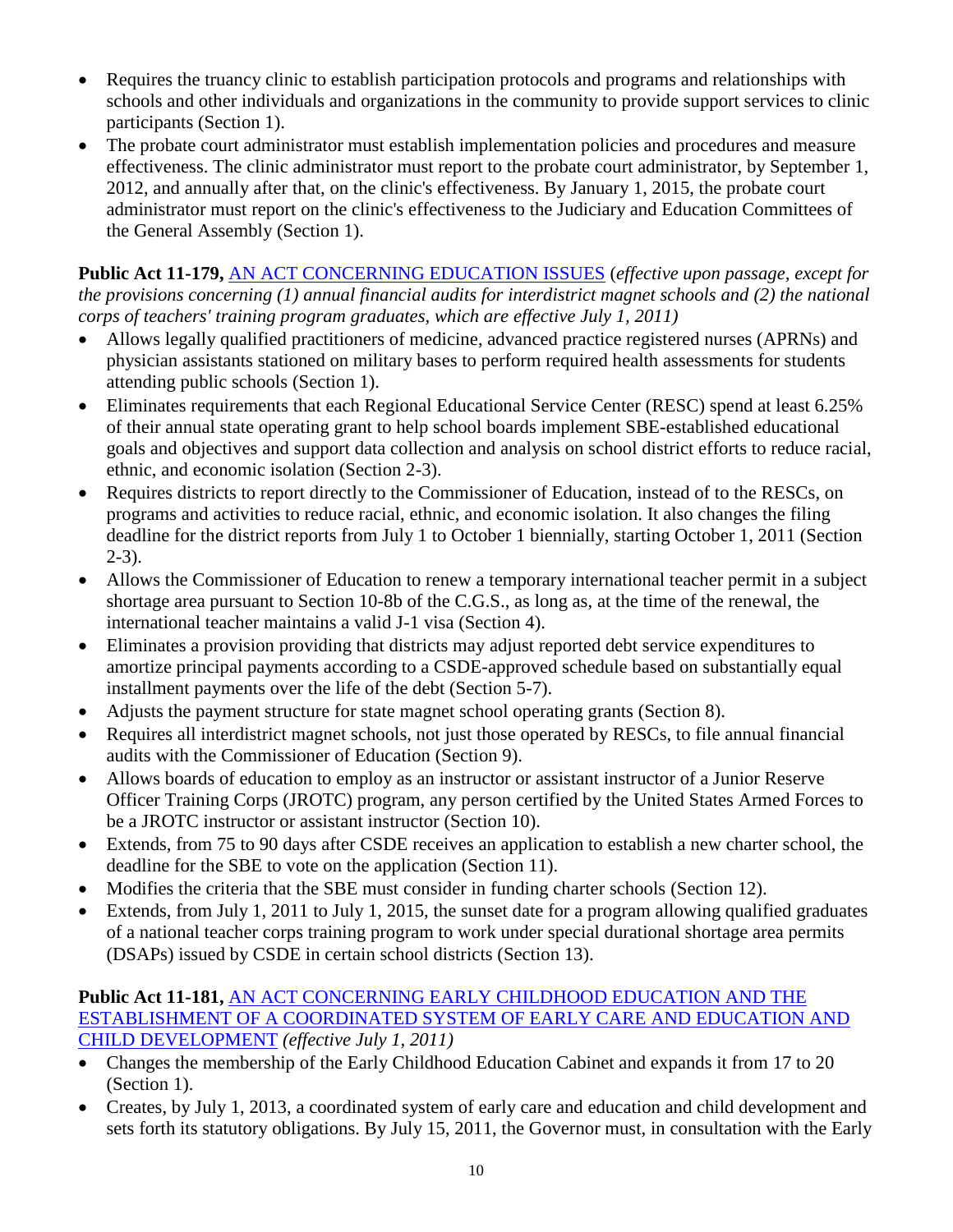Childhood Cabinet, appoint a planning director, to develop a plan to implement the new system (Section 2-3).

- For the purposes of the planning and development of the coordinated system of early care and education and child development, it requires the early childhood cabinet, the director of the Connecticut Head Start Collaboration Office, the Head Start advisory committee, and the Accreditation Facilitation Project of Connecticut Charts-A-Course to be based in the CSDE (Section 4).
- Eliminates the CSDE's Office of Early Childhood Planning, Outreach, and Coordination and all of its duties (Section 5).

## **Public Act 11-213,** [AN ACT MAKING REVISIONS TO MOTOR VEHICLE STATUTES](http://www.cga.ct.gov/2011/ACT/Pa/pdf/2011PA-00213-R00HB-06581-PA.pdf) *(effective July 1, 2011)*

- Prohibits, on those sections designated by the State Traffic Commission (STC), school buses from driving in the extreme left lane of a divided limited access highway with more than two lanes for traffic traveling in the same direction (Section 38).
- By law, the Commissioner of Motor Vehicles must report at least twice monthly to school boards and school bus operators on school bus and student transportation vehicle drivers whose license or school bus or student transportation vehicle endorsement has been suspended, revoked, or withdrawn. The boards and operators must review these reports. Under current law, the school board or school bus operator has 10 days from reviewing such a report to remove a driver whose license or endorsement has been suspended, revoked, or withdrawn. The act instead requires the board or operator to remove the driver within 48 hours of reviewing the report (Section 41).
- Eliminates a requirement that school buses used for an activity other than carrying children cover any lettering identifying the bus (Section 42).
- Current law allows student transportation vehicles to display certain signs when, among other things, they carry only children, and anyone in charge of the children, to any nonschool activity. Under the act, these vehicles cannot display these signs if they are carrying anyone (presumably an adult) in charge of the children. It specifies that these legally required or permitted portable signs must be removed or covered when a vehicle is not being used for the purposes requiring or allowing the use of such signs as specified by the act (Section 42).

## **Public Act 11-228,** [AN ACT CONCERNING MISREPRESENTATION AS A BOARD CERTIFIED](http://www.cga.ct.gov/2011/ACT/Pa/pdf/2011PA-00228-R00SB-00799-PA.pdf)  [BEHAVIOR ANALYST](http://www.cga.ct.gov/2011/ACT/Pa/pdf/2011PA-00228-R00SB-00799-PA.pdf) *(effective October 1, 2011)*

 Makes it a crime for anyone to represent himself/herself as a "board certified behavior analyst" (BCBA) or a "board certified assistant behavior analyst" (BCABA) unless certified by the Behavior Analyst Certification Board (Section 1).

## **Public Act 11-232,** [AN ACT CONCERNING THE STRENGTHENING OF SCHOOL BULLYING](http://www.cga.ct.gov/2011/ACT/Pa/pdf/2011PA-00232-R00SB-01138-PA.pdf)  [LAWS](http://www.cga.ct.gov/2011/ACT/Pa/pdf/2011PA-00232-R00SB-01138-PA.pdf) *(effective July 1, 2011)*

## DEFINITION REVISIONS (Section 1)

- Expands the definition of bullying to cover repeated written, oral, and electronic communications by one or more students directed at or referring to another student and physical acts and gestures by one or more students that are repeatedly directed against another student and that:
	- o cause the student physical or emotional harm or damage his or her property;
	- o put the student in reasonable fear of harm or property damage;
	- o create a hostile school environment for the student;
	- o infringe on the student's rights at school; or
	- o substantially disrupt the education process or a school's orderly operation.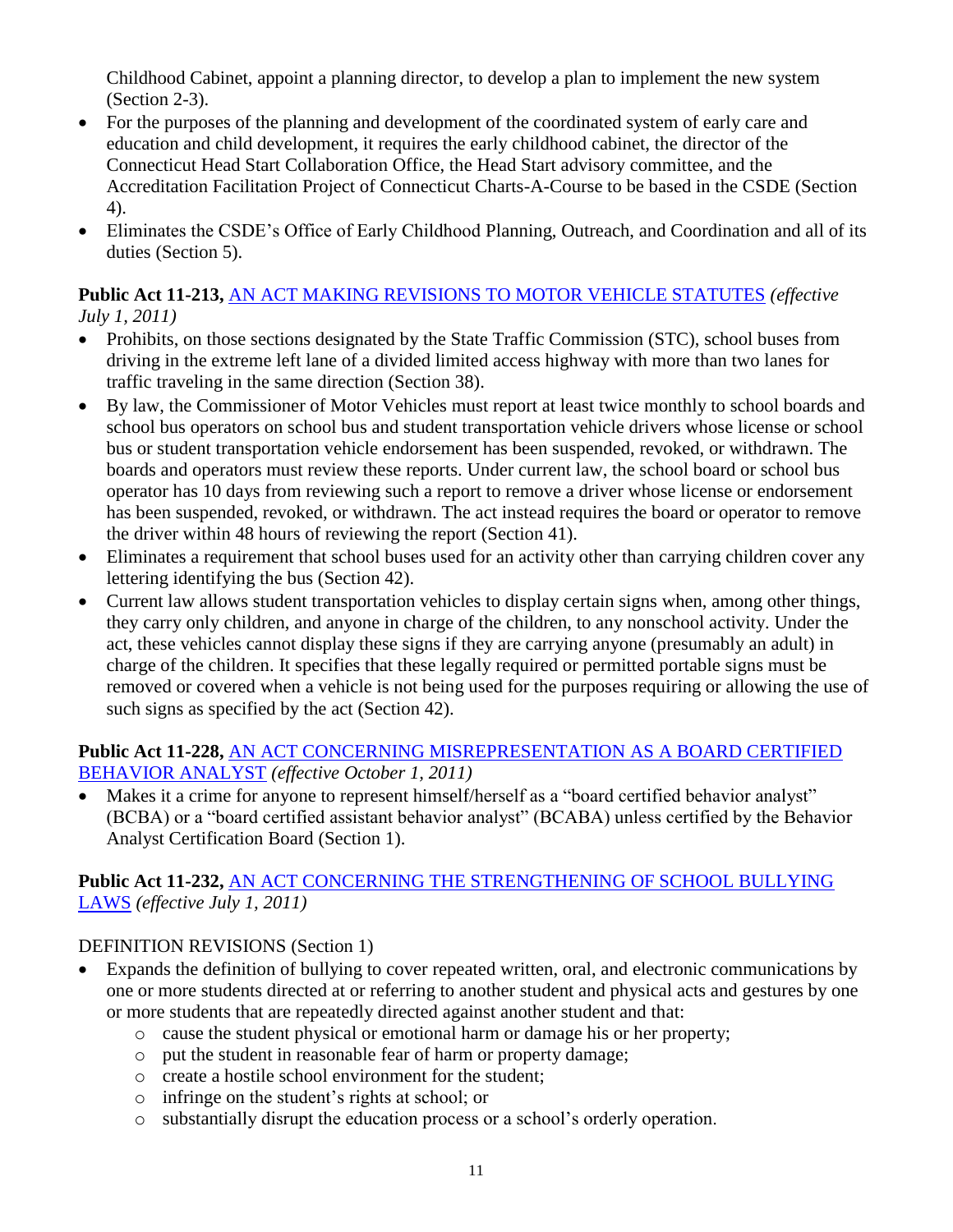- The act defines a "hostile environment" as one in which bullying among students is so severe or pervasive that it alters the school's climate. It also specifies that the student against whom the bullying is directed must be attending school in the same district as the students engaged in the bullying.
- In defining bullying, the act explicitly includes conduct targeting a student's actual or perceived possession of, or association with others possessing or perceived as possessing, any differentiating characteristic based on: race; color; religion; ancestry; national origin; gender; sexual orientation; gender identity or expression; socioeconomic or academic status; physical appearance; or mental, physical, developmental, or sensory disability.
- The act expands bullying to include "cyberbullying," which it defines as acts of bullying carried out through mobile electronic devices or electronic communications, the Internet, interactive and digital technologies, or cell phones.
- Under the act, an "electronic communication" is any transfer of signs, signals, writing, sounds, images, data, or other intelligence wholly or partly by wire, a radio, or an electromagnetic, photoelectronic, or photo-optical system. A "mobile electronic device" is any portable device that can send data between or among users. Examples include text messaging and paging devices, personal digital assistants, laptops, video gaming devices, digital video disk players, and digital cameras.
- Under the act, "school climate" encompasses the character of an entire school and the quality of the relationships among and between its students and adults.
- The act expands the responsibilities of school employees other than teachers and school administrators to respond to school bullying incidents. It also requires annual training for all school employees.
- Under the act, the term "school employee" is defined very broadly and includes, among others, coaches, paraprofessionals, substitute teachers, teachers and administrators.

# SCHOOL DISTRICT SAFE SCHOOL CLIMATE PLANS (Section 1)

 Prior law required each local and regional board of education to develop and implement a policy to address bullying in its schools. The act adds several required elements and renames the policies as "safe school climate plans."

## *Prohibited Conduct (Section 1)*

- The act requires district plans to prohibit bullying both in and outside of school. Schools must address bullying taking place:
	- o at a school-sponsored or school-related activity on or off school grounds;
	- o at a school bus stop;
	- o on a school bus or any other vehicle the school board owns, leases, or uses; or
	- o through an electronic device the school board owns, leases, or uses.
- Schools must also address bullying that occurs outside the school setting if:
	- o it creates a hostile environment for a student at school;
		- o infringes on a student's rights at school; or
		- o substantially disrupts the education process or the school's orderly operation.

## *Reports, Investigations, and Meeting with Parents (Section 1)*

- District plans must establish certain deadlines for filing reports of, investigating, and holding meetings with involved parents regarding, bullying incidents and notifying parents of actions taken to prevent further incidents.
- The act eliminates a requirement that a school district's bullying policy identifies appropriate school personnel responsible for taking and investigating reports of bullying. Instead, it assigns the responsibility for these duties to a safe school climate specialist in the school, who must be either the school's principal or his or her designee (see below).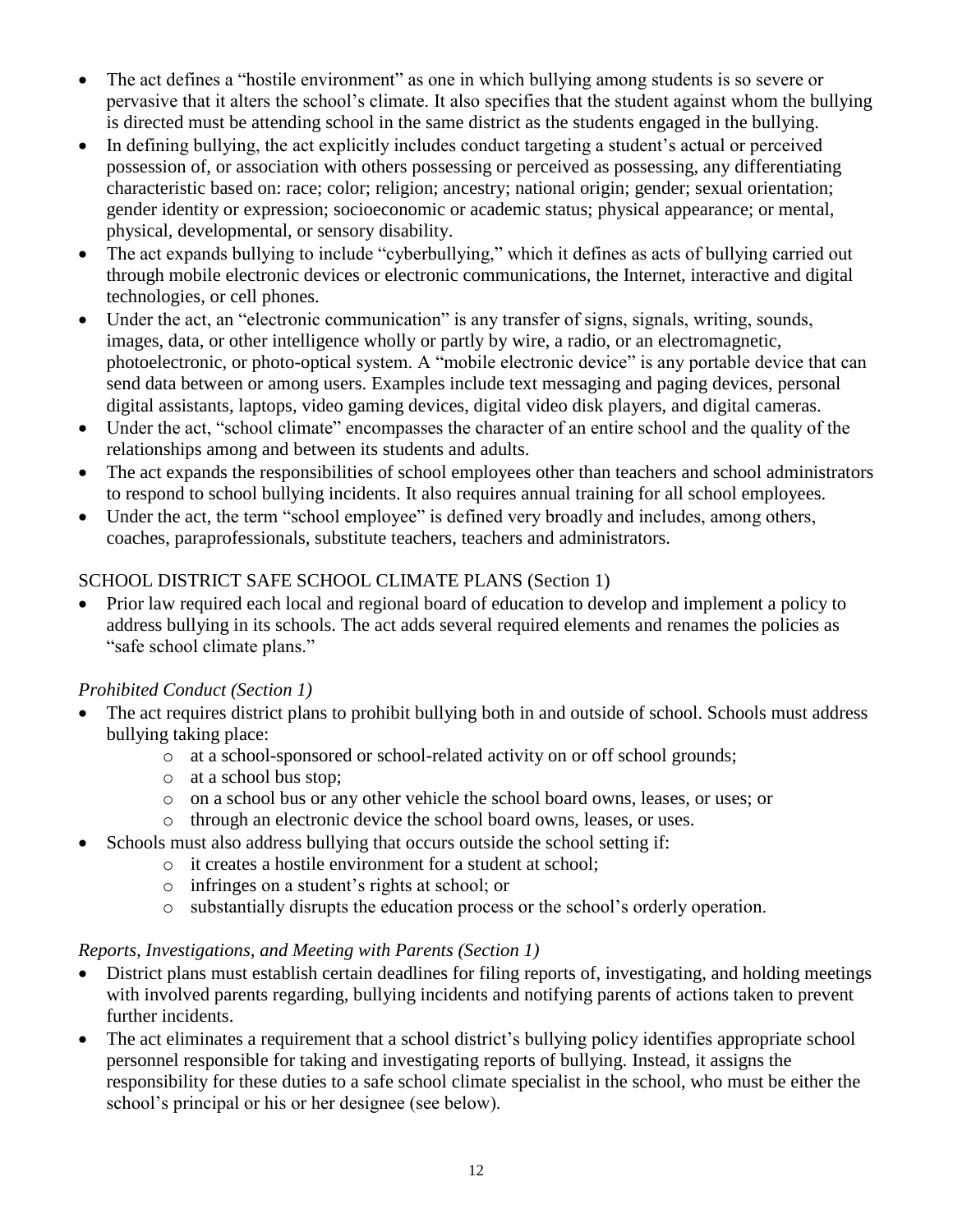- The act requires the safe school climate plan to enable students to make anonymous reports to any school employee and require students' parents and guardians, as well as the students themselves, to be notified every year of the process by which students may make such reports.
- The act requires a school employee who witnesses bullying or receives a report of bullying to notify either the school climate specialist or, if that person is not available, another school administrator, orally within one school day. The employee must follow up with a written report within two school days after providing oral notice.
- The act requires the specialist, rather than any school administrator, to investigate, or supervise an investigation of, the report. After the specialist receives the written report, he or she must complete the investigation promptly. The specialist must also review any anonymous reports.
- The act requires, within 48 hours after completing the investigation, the school to notify and invite to a meeting the parents of a student who commits a verified act of bullying and those of the target of the activity. The act further specifies information about the content of the meeting itself.

## *Other Plan Requirements (Section 1)*

- The act also requires the district plan to:
	- o prohibit retaliation or discrimination against those who report or help investigate bullying;
	- o develop plans addressing what the school will do to protect the targeted student from further bullying; and
	- $\circ$  require a school principal or his or her designee to notify the police when they suspect that an act of bullying constitutes a crime.

# *Records (Section 1)*

• In addition to existing requirements for each school to maintain a publicly available list of the number of verified bullying incidents, the act requires district plans to establish procedures for schools to document and maintain records of bullying investigations. It continues to require schools to report annually to the CSDE the number of verified bullying incidents at the school, but eliminates the provision that it be done within available appropriations.

## *Adoption, Posting, and Submission to CSDE (Section 1)*

• The act requires school boards to approve their plans by January 1, 2012, and submit them to CSDE. It also requires school boards, within 30 calendar days after adopting their plans, to post them on the board's and each school's Web site. Boards must also ensure that the plan is included in the school district's publication of rules, procedures and standards of conduct, and in all student handbooks.

## *Model School Climate Plan (section 3)*

• Prior law required CSDE to develop model policies to school districts to use to address bullying in Grades K-12. The act instead requires CSDE to develop or recommend a single safe school climate plan to districts for Grades K-12.

# SCHOOL CLIMATE ASSESSMENTS (Sections 2 and 3)

- Every two years, starting July 1, 2012, the act requires each school to assess its school climate using assessment instruments, including surveys, approved and disseminated by CSDE in collaboration with the Connecticut Association of Schools.
- Districts must collect and report the school assessments to CSDE. CSDE must use the assessments to monitor bullying prevention efforts over time and compare districts' efforts to statewide trends.
- Under prior law, CSDE had to report to the Education and Children's committees of the General Assembly by February 1, 2010, on its school climate improvement and anti-bullying efforts and recommend additional activities and funding to enhance them. The act makes the report biennial and adds a requirement that it include the number of verified acts of bullying in the state and an analysis of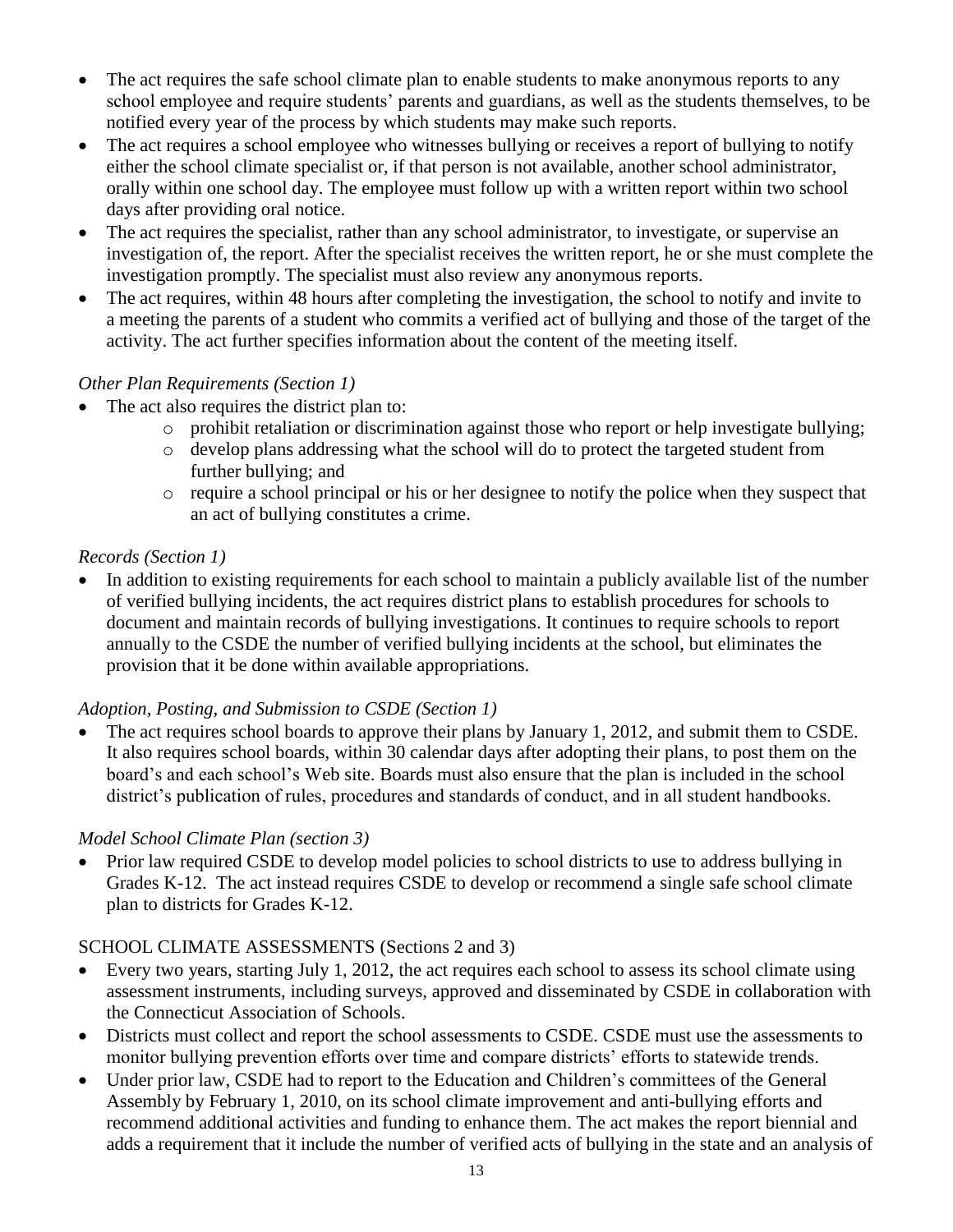school district responses. It eliminates requirements that CSDE analyze school districts' bullying policies and examine the relationship between bullying, school climate, and student outcomes.

# STATEWIDE SAFE SCHOOL CLIMATE RESOURCE NETWORK (Section 4)

 The act requires CSDE to consult with the SERC, the Governor's Prevention Partnership, and the Commission on Children to establish a statewide safe school resource network for identifying, preventing, and educating people about school bullying in Connecticut. The network must make resources, information, and training materials available to schools to improve their climate and reduce bullying. CSDE must establish the network within available appropriations and may seek state, municipal, and federal funds and accept private funds to administer the network.

## ALLOWABLE BULLYING PREVENTION STRATEGIES (Section 2)

 Adds student peer training, education, and support to the existing prevention and intervention strategies districts may use to address bullying. It also eliminates school surveys and establishment of bullying prevention teams from these optional strategies.

## TRAINING REQUIREMENTS FOR TEACHERS AND OTHER SCHOOL EMPLOYEES

• Requires all school employees, not just those who are certified, to complete annual training on identifying, preventing, and responding to school bullying and youth suicide.

## *In-Service Training for Certified Employees (Section 5)*

- Under prior law, school districts had to offer their certified employees in-service training on bullying prevention. The act expands the scope of this training to include identifying and responding to bullying and preventing and responding to youth suicide.
- Under prior law, districts were not required to offer in-service training regarding bullying if they implement an evidence-based model approach to the problems. The act preserves the existing exception, but only if the approach is approved by CSDE.

## *Training for Noncertified School Employees (Section 6)*

- Requires CSDE, within available appropriations, to provide annual training to noncertified school employees. The training may include:
	- o developmentally appropriate methods to prevent and effectively intervene to stop bullying;
	- o information about the relationship and interaction among bullies, targets, and witnesses;
	- o research findings, including types of students who are at-risk of being bullied in school;
	- o information about cyberbullying or Internet safety as it relates to cyberbullying; or
	- o information on the incidence of youth suicide, how to identify at-risk students, and strategies for effectively intervening to prevent it.
- Required training can be presented in various ways, including in person via mentors, online, or through statewide workshops.

## *Training for Beginning Teachers (Section 7)*

 By law, beginning teachers must complete five training modules, one of which deals with classroom management and climate. The act requires that module to include training in preventing, identifying, and responding to school bullying and preventing and responding to youth suicide.

## *Teacher Preparation Programs (Section 8)*

• The act requires, rather than encourages, teacher candidates to complete a component on school violence, bullying, suicide prevention, and conflict resolution as part of their teacher preparation program.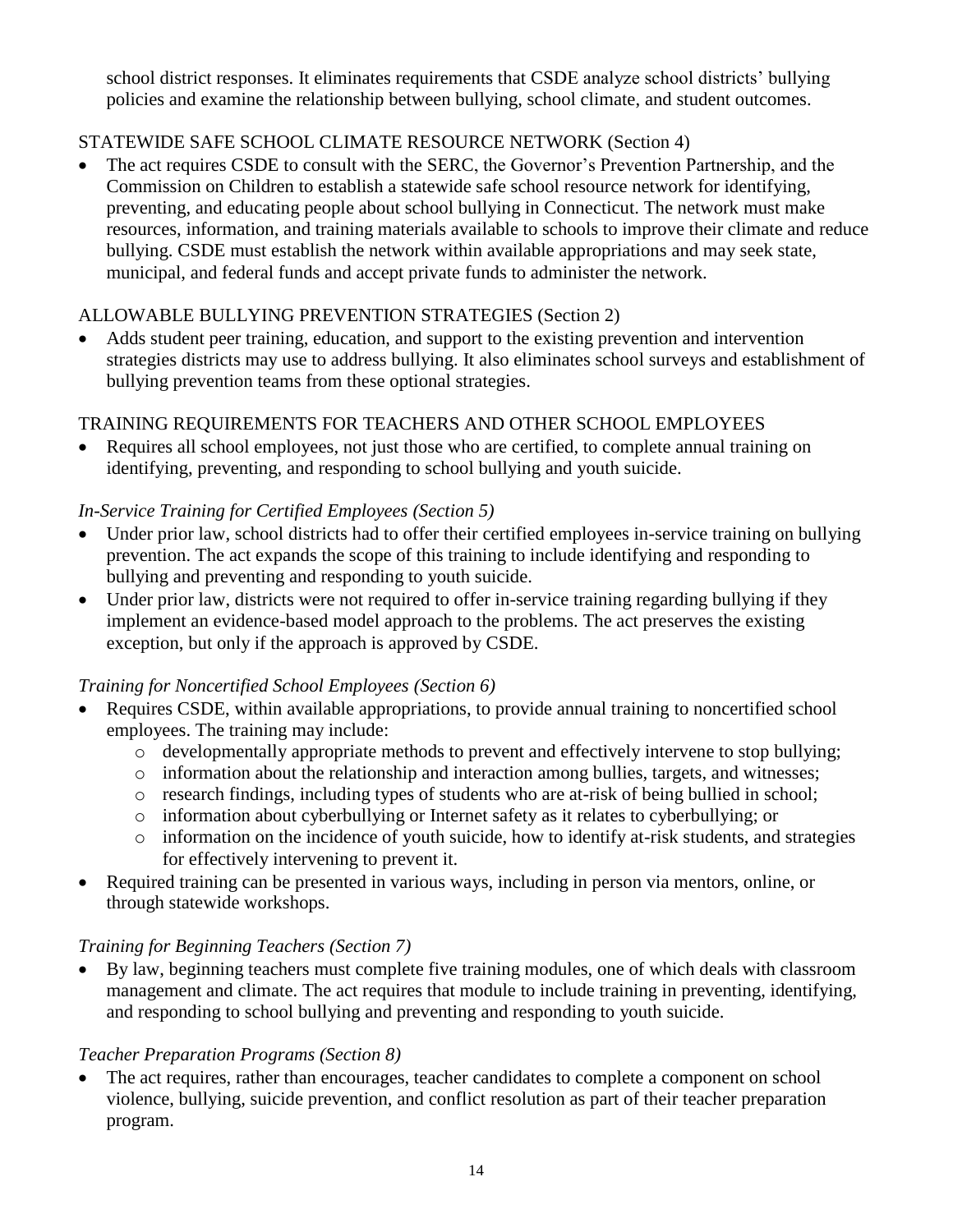## IMMUNITY FOR SCHOOL EMPLOYEES, BOARDS OF EDUCATION, AND OTHERS (Section 10)

- Bans damage claims against school employees who, in accordance with a school district safe school climate plan, report, investigate, or respond to bullying. It extends the same protection to:
	- o a local or regional board of education that implements a safe school climate plan and reports, investigates, or responds to bullying and
	- o parents, students, and others who report bullying incidents to a school employee according to a safe school climate plan.
- To be immune, these parties must act in good faith and, in the case of a school employee or board of education, within the scope of their duties. The immunity does not cover gross, wanton, reckless, or willful misconduct.

## SAFE SCHOOL CLIMATE COORDINATORS, SPECIALISTS, AND COMMITTEES

 Establishes a hierarchy of people within schools and school districts, including a Safe School Climate Coordinator, a Safe School Climate Specialist, and a Safe School Climate Committee, to be responsible for developing and implementing the safe school climate plans, biennial school climate assessments, and the act's reporting requirements.

## **Public Act 11-234,** [AN ACT CONCERNING REVISIONS TO THE STATUTES REGARDING THE](http://www.cga.ct.gov/2011/ACT/Pa/pdf/2011PA-00234-R00SB-01160-PA.pdf)  [MINIMUM BUDGET REQUIREMENT AND CHARTER SCHOOL EDUCATOR PERMIT](http://www.cga.ct.gov/2011/ACT/Pa/pdf/2011PA-00234-R00SB-01160-PA.pdf) *(effective July 1, 2011)*

# **Minimum Budget Requirement (Section 1)**

See summary under Public Act 11-48, as amended by Public Act 11-234.

## **Charter School Educator Permit (Section 2-4)**

- Establishes a charter school educator permit and allows the Commissioner of Education, starting in the 2011-12 school year, to waive state certification requirements and issue such a permit to a teacher or administrator who lacks certification and who is employed by a charter school, if the person meets certain specified requirements.
- Limits the number of teachers and administrators who may hold permits in any year to no more than 30% of a charter school's teachers and administrators combined.
- The charter school educator permit allows a person to work in a charter school as a teacher or administrator and, if working as an administrator, to supervise and evaluate anyone providing instructional or pupil services in the school that employs the administrator.
- The act makes anyone holding a charter school educator permit a member of the appropriate teachers' or administrators' unit for collective bargaining purposes. Charter school permit holders are not allowed to participate in the Teachers' Retirement System (TRS).

### **Public Act 11-235,** [AN ACT CONCERNING DELAYS IN THE EVALUATION AND](http://www.cga.ct.gov/2011/ACT/Pa/pdf/2011PA-00235-R00HB-06501-PA.pdf)  [DETERMINATION PROCESS FOR STUDENTS SUSPECTED OF REQUIRING SPECIAL](http://www.cga.ct.gov/2011/ACT/Pa/pdf/2011PA-00235-R00HB-06501-PA.pdf)  [EDUCATION SERVICES AND THE MEMBERSHIP OF THE ADVISORY COUNCIL FOR SPECIAL](http://www.cga.ct.gov/2011/ACT/Pa/pdf/2011PA-00235-R00HB-06501-PA.pdf)  [EDUCATION](http://www.cga.ct.gov/2011/ACT/Pa/pdf/2011PA-00235-R00HB-06501-PA.pdf)

- Requires school districts to evaluate children without delay and according to state and federal special education laws and regulations to determine if they are eligible for special education and related services (Section 1, *effective July 1, 2011*).
- Expands the membership of the Advisory Council for Special Education by adding one representative each from the following entities: (1) Office of Protection and Advocacy for Persons with Disabilities; (2) Commission on Children's Parent Leadership Training Institute; and (3) Department of Social Services' Bureau of Rehabilitation Services (Section 2, *effective upon passage*).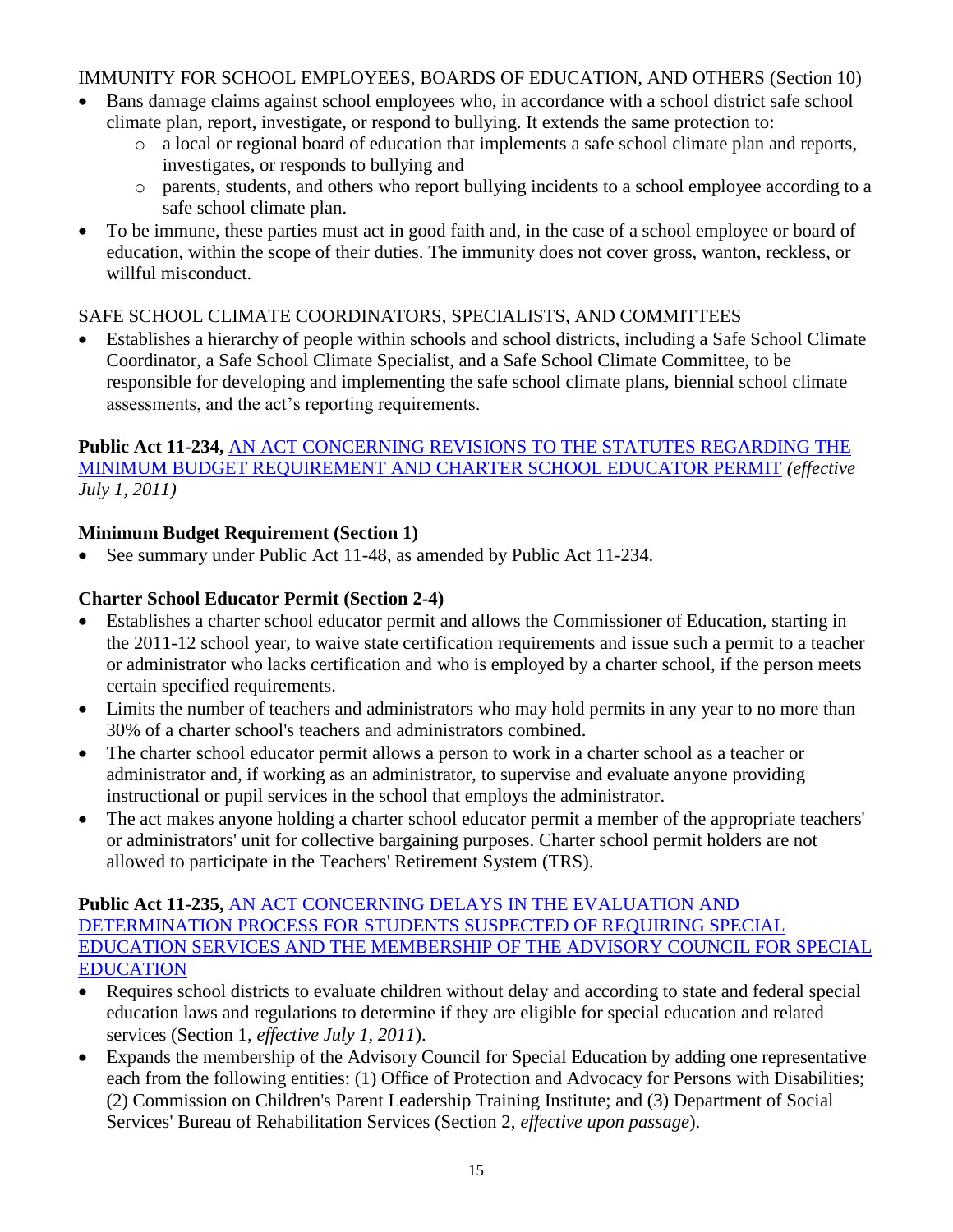### **Public Act 11-242**, [AN ACT CONCERNING VARIOUS REVISIONS TO PUBLIC HEALTH](http://www.cga.ct.gov/2011/ACT/Pa/pdf/2011PA-00242-R00HB-06618-PA.pdf)  [RELATED STATUTES](http://www.cga.ct.gov/2011/ACT/Pa/pdf/2011PA-00242-R00HB-06618-PA.pdf)

Childhood Vaccine Schedule (Section 13, *effective October 1, 2011)*

- Allows physician assistants and APRNs to provide certification that a student has met immunization requirements.
- Allows the Commissioner of Public Health to issue a temporary waiver to the schedule for active immunization for any vaccine for which the federal Centers for Disease Control and Prevention recognizes a nationwide supply shortage.

School-Based Health Center Advisory Committee (Section 44, *effective upon passage*)

- Replaces a committee on school-based health clinics (SBHCs) with a new SBHC advisory committee that must help the Commissioner of Public Health develop recommendations for statutory and regulatory changes for improving health care through access to SBHCs. The committee includes the following: (1) the commissioners, or their designees, of public health, social services, Department of Mental Health and Addiction Services (DMHAS), and education; and (2) three SBHC providers appointed by the board of directors of the Connecticut Association of School-Based Health Centers.
- The committee must meet at least quarterly and report, by January 1, 2012 and annually afterwards, to the Public Health and Education Committees of the General Assembly. Administrative support for the advisory committee may be provided by the Connecticut Association of School-Based health Centers.

## **Public Act 11-248,** [AN ACT REQUIRING CARBON MONOXIDE DETECTORS IN ALL PUBLIC](http://www.cga.ct.gov/2011/ACT/Pa/pdf/2011PA-00248-R00HB-05326-PA.pdf)  [AND NONPUBLIC SCHOOLS](http://www.cga.ct.gov/2011/ACT/Pa/pdf/2011PA-00248-R00HB-05326-PA.pdf) *(effective July 1, 2011)*

- Prohibits the building inspector from issuing a certificate of occupancy to any public or nonpublic school issued a building permit for new occupancy after January 1, 2012, unless the local fire marshal or building official certifies that the building is equipped with carbon monoxide (CO) detection and warning equipment complying with the Fire Safety Code.
- Exempts municipalities, boards of education, and supervisory agents of nonpublic schools and their agents, employees, or officers, acting without malice, in good faith, and in the scope of their employment or official duties, from any damage resulting from the liability for failure to detect CO within a public school building. In order to be immunized, the equipment must be installed and maintained in accordance with the manufacturer's published instructions and the regulations adopted under the act.

### **Public Act 11-255,** [AN ACT CONCERNING THE SAFETY OF PERSONS ENTERING OR EXITING](http://www.cga.ct.gov/2011/ACT/Pa/pdf/2011PA-00255-R00HB-06449-PA.pdf)  [A SCHOOL BUS](http://www.cga.ct.gov/2011/ACT/Pa/pdf/2011PA-00255-R00HB-06449-PA.pdf) *(effective July 1, 2011)*

- Allows towns and school boards to install cameras on school buses to record motor vehicles that violate the law that states that drivers must stop at least 10 feet from a school bus displaying flashing red signal lights. Requires police to issue a summons based on the recorded images and allows the images to be used as evidence against vehicle owners. Imposes a \$450 fine on first offenders.
- Requires the state to remit 80% of the fines collected from violators to the municipalities in which the violations occur. Towns that have contracted with a private vendor to install, operate, and maintain a camera system must use these funds to pay the vendors. The state must distribute the remaining fine revenue into the Special Transportation Fund (12% of the total) and the General Fund (8% of the total.)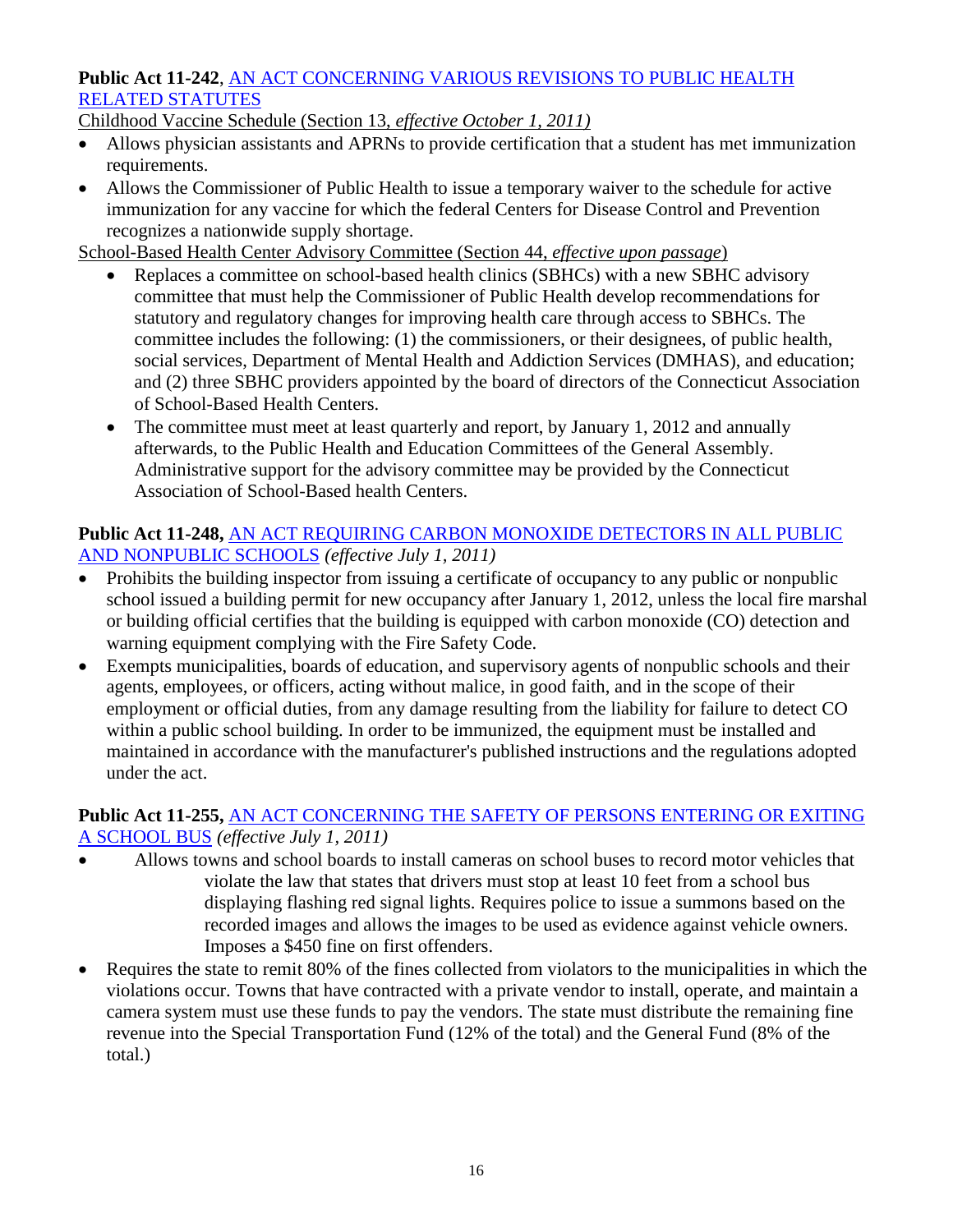#### **-Part Two-2011 BUDGET AND BOND RELATED PUBLIC ACTS AFFECTING EDUCATION**

**Public Act 11-6,** [AN ACT CONCERNING THE BUDGET FOR THE BIENNIUM ENDING JUNE 30,](http://www.cga.ct.gov/2011/ACT/Pa/pdf/2011PA-00006-R00SB-01239-PA.pdf)  [2013, AND OTHER PROVISIONS RELATING TO REVENUE](http://www.cga.ct.gov/2011/ACT/Pa/pdf/2011PA-00006-R00SB-01239-PA.pdf)

• Makes general fund appropriations to state agencies and programs, including CSDE, for 2011-12 and 2012-13 fiscal years. The following section numbers of the act affect CSDE: 35-38; 41; 43; 54; 57-63; 68-73 *(effective July 1, 2011).*

## **Public Act 11-44,** [AN ACT CONCERNING THE BUREAU OF REHABILITATIVE SERVICES AND](http://www.cga.ct.gov/2011/ACT/Pa/pdf/2011PA-00044-R00SB-01240-PA.pdf)  [IMPLEMENTATION OF PROVISIONS OF THE BUDGET CONCERNING HUMAN SERVICES](http://www.cga.ct.gov/2011/ACT/Pa/pdf/2011PA-00044-R00SB-01240-PA.pdf)  [AND PUBLIC HEALTH](http://www.cga.ct.gov/2011/ACT/Pa/pdf/2011PA-00044-R00SB-01240-PA.pdf)

## Child Care and School Readiness Programs Transferred from DSS to CSDE (Sections 97-101, *effective July 1, 2011*)

- Currently, DSS, in consultation with CSDE, provides direct subsidies to providers for child care slots and awards grants to school readiness programs for quality enhancements. The act eliminates DSS' role in these programs and permits, instead of requires, the Commissioner of Education to model its direct provider subsidy on the DSS child care subsidy program identified in the act. The act requires the Commissioner of Education, effective July 1, 2011, to pay funds under the quality grant program to providers on a prospective basis.
- Makes the Commissioner of Education responsible for:
	- o coordinating the development of a range of alternative programs to meet the needs of all children;
	- o fostering partnerships between school districts and private organizations;
	- o providing information and assistance to parents in selecting school readiness programs; and,
	- o working to ensure that such programs allow open enrollments.
- Makes the Commissioner of Education, instead of the Commissioner of Social Services, responsible for administering the child care facilities loan guarantee program and the child care facilities direct revolving loan program.

## School-Based Child Health Program (Section 105, *effective upon passage)*

- Requires the Commissioner of Social Services, in consultation with the Commissioner of Education, to submit to the Centers for Medicare and Medicaid services an amendment to the State Medicaid plan concerning school-based child health services provided to Medicaid enrolled children receiving special education services in an individualized education plan.
- Requires Commissioner of Social Services to notify school districts in writing of any change in policy or billing procedure within 30 days after the effective date of such change

## **Public Act 11-48,** [AN ACT IMPLEMENTING PROVISIONS OF THE BUDGET CONCERNING](http://www.cga.ct.gov/2011/ACT/Pa/pdf/2011PA-00048-R00HB-06651-PA.pdf)  [GENERAL GOVERNMENT](http://www.cga.ct.gov/2011/ACT/Pa/pdf/2011PA-00048-R00HB-06651-PA.pdf)

Implements provisions of the FY 12-13 biennial budget relating to education and higher education as follows:

 Continuation of grant caps for the certain specified state education formula grants to school districts and RESCs health services for private school students; transportation for public and private school students; adult education; bilingual education programs; RESC operations; special education excess costs; and regular education costs for state-placed children educated by local and regional boards of education (Sections 174-182, *effective July 1, 2011*).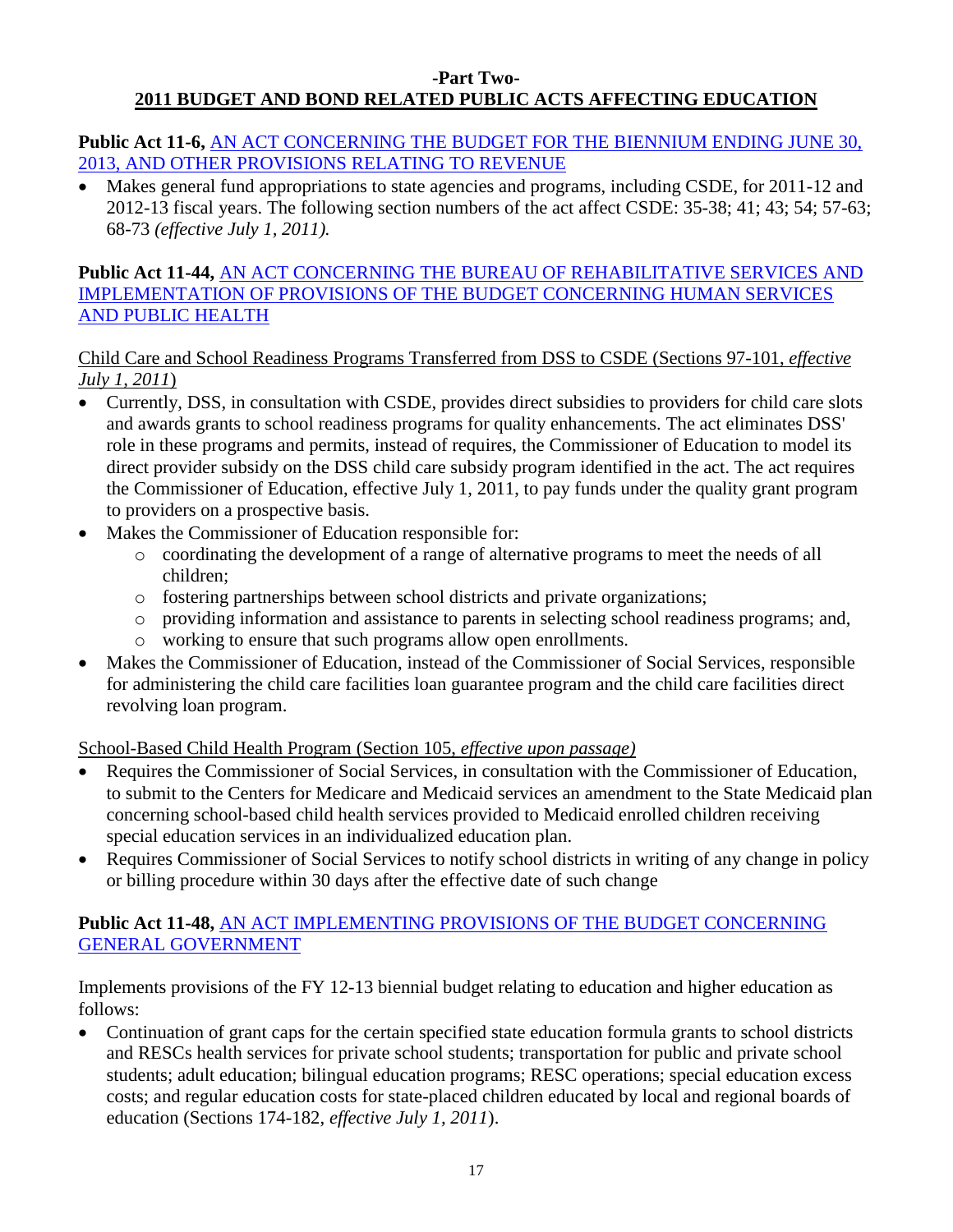- Extends, through June 30, 2013, the Magnet school per-pupil operating grant reimbursement (Section 183, *effective July 1, 2011*).
- Extends, until July 1, 2012, the prohibition against Hartford host magnets charging tuition to sending districts (Section 184, *effective July 1, 2011*).
- Requires the RESC Alliance to study the feasibility of implementing uniform regional school calendars and transportation services and to report to the Governor by October 15, 2011 (Section 185, *effective July 1, 2011*).
- Requires any unused funds appropriated in the budget for FY 12 to CSDE for child care services to continue to be available for school readiness programs in FY 13 (Section 187, *effective July 1, 2011*).
- Open Choice: Grants to Receiving Districts (Section 188, *effective July 1, 2011*)
	- o Starting in FY 12 and within available appropriations, the act increases state grants to school districts that enroll students from other districts under the interdistrict school attendance program known as Open Choice ("receiving districts"). It increases the grant to a receiving districts for each out-of-district student from a flat \$2,500 to:
		- **53,000 per student for districts where Open Choice students are less than 2% of the** district's total student population,
		- \$4,000 per student for districts with 2% to 3% Open Choice enrollment, or
		- **56,000 per student for districts with Open Choice enrollment of at least 3% of total** enrollment.
- Open Choice: Supplemental Grants (Section 188, *effective July 1, 2011*)
	- o The act changes, from October 15 to March 1, the date by which the Commissioner of Education must annually determine whether Open Choice enrollment is below the number for which funds were appropriated.
	- o In addition to the first \$500,000 in Open Choice excess funds that can go to districts that have at least 10 Open Choice students attending the same school, the act allocates the next \$500,000 of any nonlapsing funds to supplemental pro rata grants to receiving districts that report to the commissioner before March 1 that they have enrolled more Open Choice students than they did the year before.
	- o The Commissioner of Education must use any remaining excess funds to increase Open Choice enrollment instead of for interdistrict cooperative grants, as under current law.
- Open Choice: Private School Students (Section 188, *effective July 1, 2011*)
	- o The act allows students who had been enrolled in private school to participate in the Open Choice program. Under current law, only students enrolled in public school may do so.
- Establishes a 12-member task force to study the Education Cost Sharing (ECS) formula and related issues in light of state constitutional requirements. Although the task force must focus on the ECS formula, it must also consider: (1) state grants to interdistrict magnet schools and regional agricultural science and technology centers; and (2) special education costs for the state and municipalities (Section 189, *effective upon passage*).
- Minimum Budget Requirement (MBR) (Section 190, as amended by Public Act 11-234, *effective July 1, 2011*)
	- o The 2011-12 MBR shall equal the 2010-11 budgeted appropriation(s) to the board of education plus any applicable reductions concerning the 2010-11 federal State Fiscal Stabilization Funds (SFSF) that supported the Education Cost Sharing (ECS) grant.
	- o Under certain circumstances, the act provides for potential reductions to the MBR:
		- If a district's October 2010 resident student count is less than the October 2009 count, the MBR is reduced by \$3,000 for each such reduced count. However, the maximum reduction under this provision cannot exceed one-half of one percent of the 2011-12 base MBR.
		- If a district does not operate a high school and is not a member of a regional school district and the October 2010 designated high school students have decreased from the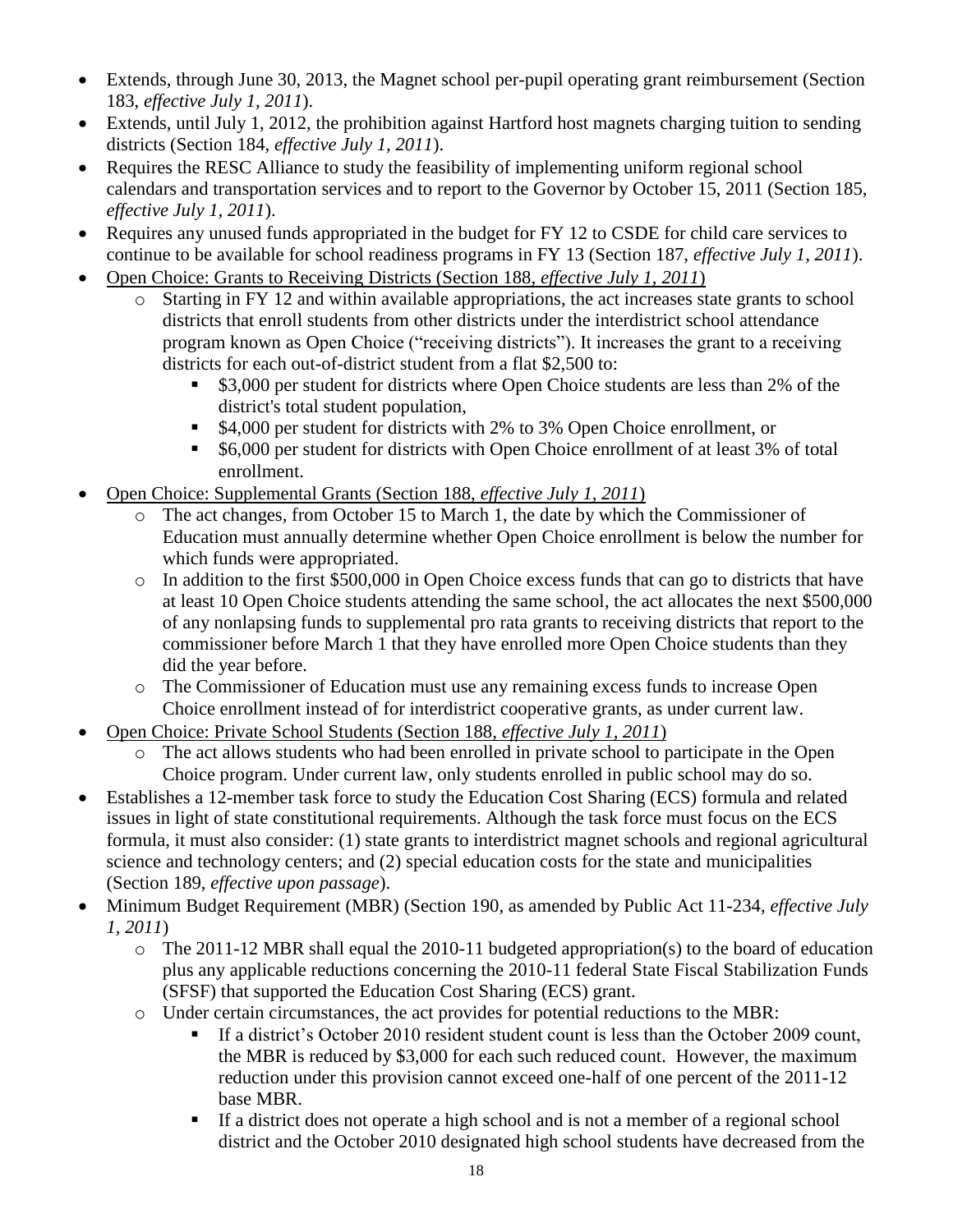prior year, the MBR is reduced by the 2010-11 tuition rate for each such reduced count. However, the maximum reduction under this provision is one-half of one percent of the 2011-12 base MBR.

- $\circ$  If a district falls under both of the above reduction options, the MBR is reduced up to one percent.
- o The reduction options do not apply to the following districts:
	- those that are in the third year or more of being identified as in need of improvement under Section 10-223e of the C.G.S.;
	- those that are in safe harbor;
	- those identified as in need of improvement and have a Title I poverty rate of at least 10 percent; and
	- those districts having the  $2011-12$  budgeted appropriation already approved at or above the 2011-12 base MBR level.
- o It provides the opportunity for districts to request of the Commissioner of Education a reduction to the MBR as a result of closing schools due to declining enrollment. The Commissioner has sole discretion as to approving such requests.
- Establishes a 15-member task force to study the finances, management, and enrollment structure of the Connecticut Technical High School System (CTHSS) (Section 191, *effective upon passage*).
- Extends, through FY 13, CSDE's authority to retain \$198,200 of the priority school district school readiness grant appropriation for coordination, program evaluation, and administration (Section 194, *effective upon passage*).
- Gives the Commissioner of Education authority to transfer funds appropriated for the *Sheff* settlement to certain areas specified in the act (Section 195, *effective upon passage*).
- Extends higher *Sheff* transportation grants for two more years, through June 30, 2013. Also, for FY 11, the act allows the Commissioner of Education to provide supplemental transportation grants to RESCs to transport students to *Sheff* interdistrict magnet schools (Section 196 and 210, *effective July 1, 2011 for the extension of the higher Sheff transportation grant for districts; upon passage for the supplemental grants for RESCs*).
- Allows an interdistrict magnet school that is not in compliance with the state magnet school minority enrollment requirements because of changes in the federal racial and ethnic reporting requirements to maintain its status as an interdistrict magnet school under state law and remain eligible for magnet school operating grants, if the magnet school submits a compliance plan to the Commissioner of Education and the plan is approved. It also requires CSDE to report by January 1, 2013, its recommendations to amend the statutory racial minority enrollment requirements for interdistrict magnet schools to conform to changes in the federal law (Section 197, *effective upon passage*).
- Makes more schools eligible for state school breakfast grants by reducing an eligibility criterion to at least 20%, rather than 40%, of the lunches they serve are free or at reduced prices (Section 198, *effective July 1, 2011*).
- Increases the grant for students attending state charter schools from \$9,300 to \$9,400 per student per year, starting with FY 12 (Section 200, *effective July 1, 2011*).
- Extends, through FY 13, an existing allocation of \$2,610,798 in supplemental priority school district (PSD) grants to the three largest school districts (Bridgeport, Hartford, and New Haven) (Section 201, *effective July 1, 2011*).
- Extends, through June 30, 2013, the ECS Foundation (Section 202, *effective July 1, 2011*)
- For FYs 12 and 13, an additional \$500,000 is allocated for grants to local and regional school districts operating vocational-agricultural technology education centers (Section 203, *effective July 1, 2011*).
- Requires the Commissioner of Education, in consultation with the Commissioner of Higher Education, to establish or apply for funding to establish specified college transition pilot programs (Sections 204-205, *effective July 1, 2011*).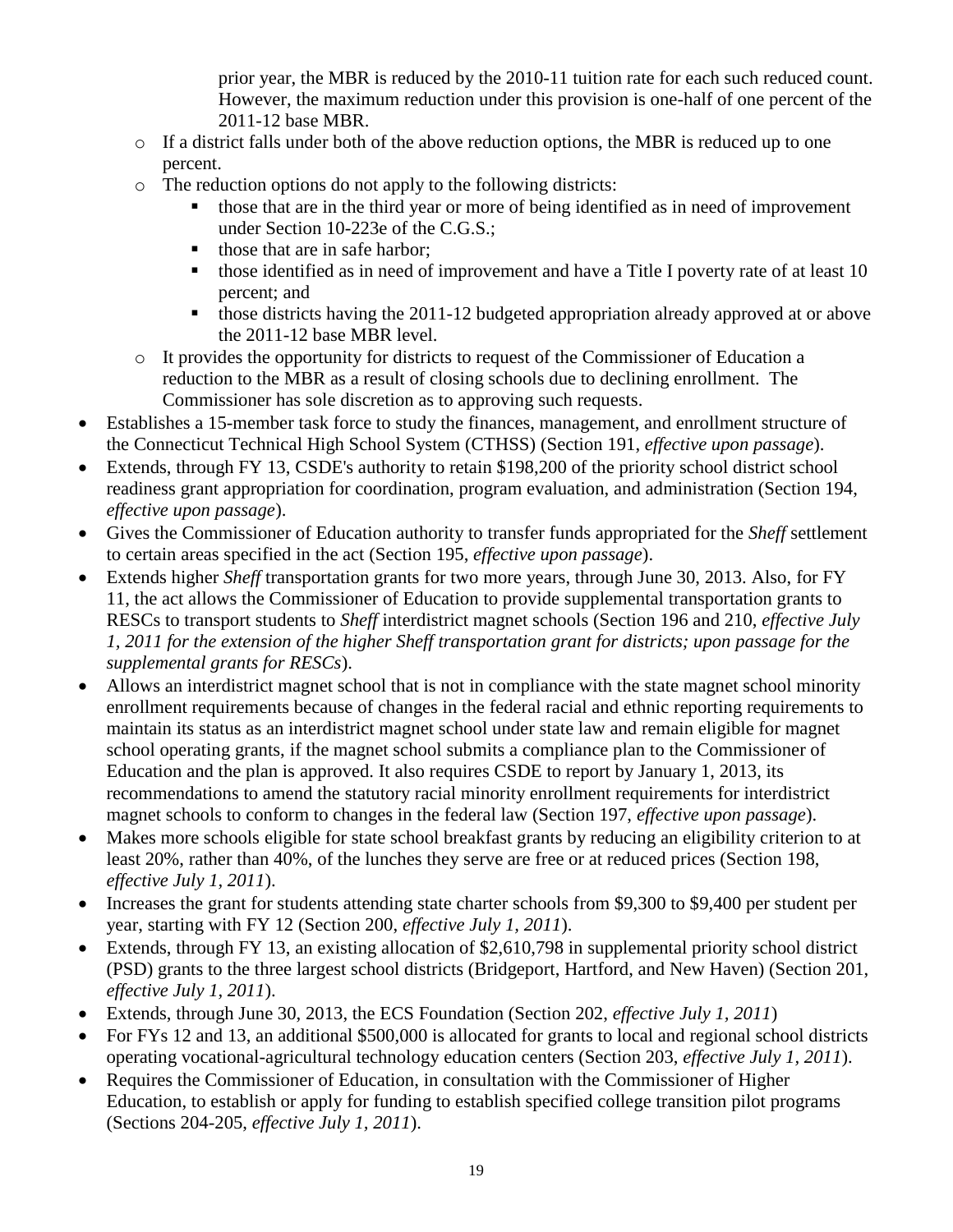- Transfers from OPM to CSDE, the administration of the neighborhood youth center and the Leadership, Education, and Athletics in Partnership (LEAP) grant programs (Section 206-207, *effective July 1, 2011*).
- Transfers authority for approving applications for, and renewals of, private occupational schools as well as revising or revoking school operating authority to Office of Financial and Academic Affairs for Higher Education (OFAAHE) and the SBE, respectively. It makes several conforming changes to carry out this transfer (Sections 232-269, *effective July 1, 2011*).
- Transfers the responsibility for licensing and accrediting private higher education institutions and their programs and for granting such entities authority to award academic degrees to the SBE (Sections 232-269, *effective July 1, 2011*).

## **Public Act 11-51,** [AN ACT IMPLEMENTING THE PROVISIONS OF THE BUDGET CONCERNING](http://www.cga.ct.gov/2011/ACT/Pa/pdf/2011PA-00051-R00HB-06650-PA.pdf)  [THE JUDICIAL BRANCH, CHILD PROTECTION, CRIMINAL JUSTICE, WEIGH STATIONS AND](http://www.cga.ct.gov/2011/ACT/Pa/pdf/2011PA-00051-R00HB-06650-PA.pdf)  [CERTAIN STATE AGENCY CONSOLIDATIONS](http://www.cga.ct.gov/2011/ACT/Pa/pdf/2011PA-00051-R00HB-06650-PA.pdf) *(Effective date: July 1, 2011)*

Responsibility for Educating Students in Juvenile Detention Centers (Sections 28-29)

- Formalizes the provision of educational services to children held in state or community operated detention centers consistent with current state practice.
- The board of education for the school district where a state or community detention facility is located is responsible for the provision of general education and special education and related services to children detained in the facility. The board may provide these services directly or may contract out for them.
- The board serving the school district where the detention facility is located may charge tuition to the school board in the district where the child would otherwise be enrolled.
- The board of education under whose jurisdiction the child would otherwise be attending school or if no such district can be identified (i.e., for a "no nexus" student), the board serving the district where the detention center is located becomes financially responsible up to the limit of its average per pupil cost for the previous year. The CSDE must pay, on a current basis, any costs in excess of this amount. To be paid, districts must apply to the state for a grant in accordance with statutory requirements.
- Makes the home district financially responsible even if it has suspended or expelled the student or the student has withdrawn, dropped out, or otherwise terminated enrollment from school. The student's home district must reenroll the child upon receiving notice from the educational service provider for the juvenile detention facility. If no home school district is identified, the notice must go to the school district where the detention center is located and that district must enroll the student.
- Provides for an assessment of academic credit the child may earn through receiving instruction at the detention facility and requires the board of education providing the instruction to issue its own academic credit. Such credit must be accepted by the school district where the child continues his/her education after discharge from the facility.

Establishes the Department of Construction Services (DCS) and divides the responsibilities between CSDE and DCS for state school construction projects (Sections 45, 90, & 114-132)

# *Division Between CSDE and DCS*

 The act requires towns or regional school districts to submit school construction grant applications to the Commissioner of Education, on a form provided and manner prescribed by the Commissioner of Construction Services *(as amended by Section 93 of Public Act 11-61).* The Commissioner of Education must review the application to determine if it complies with educational requirements, consider building projects on the basis of the categories established by the SBE, and determine whether the projects assist the state in meeting the requirements of the 2008 stipulation and order in the *Sheff* settlement.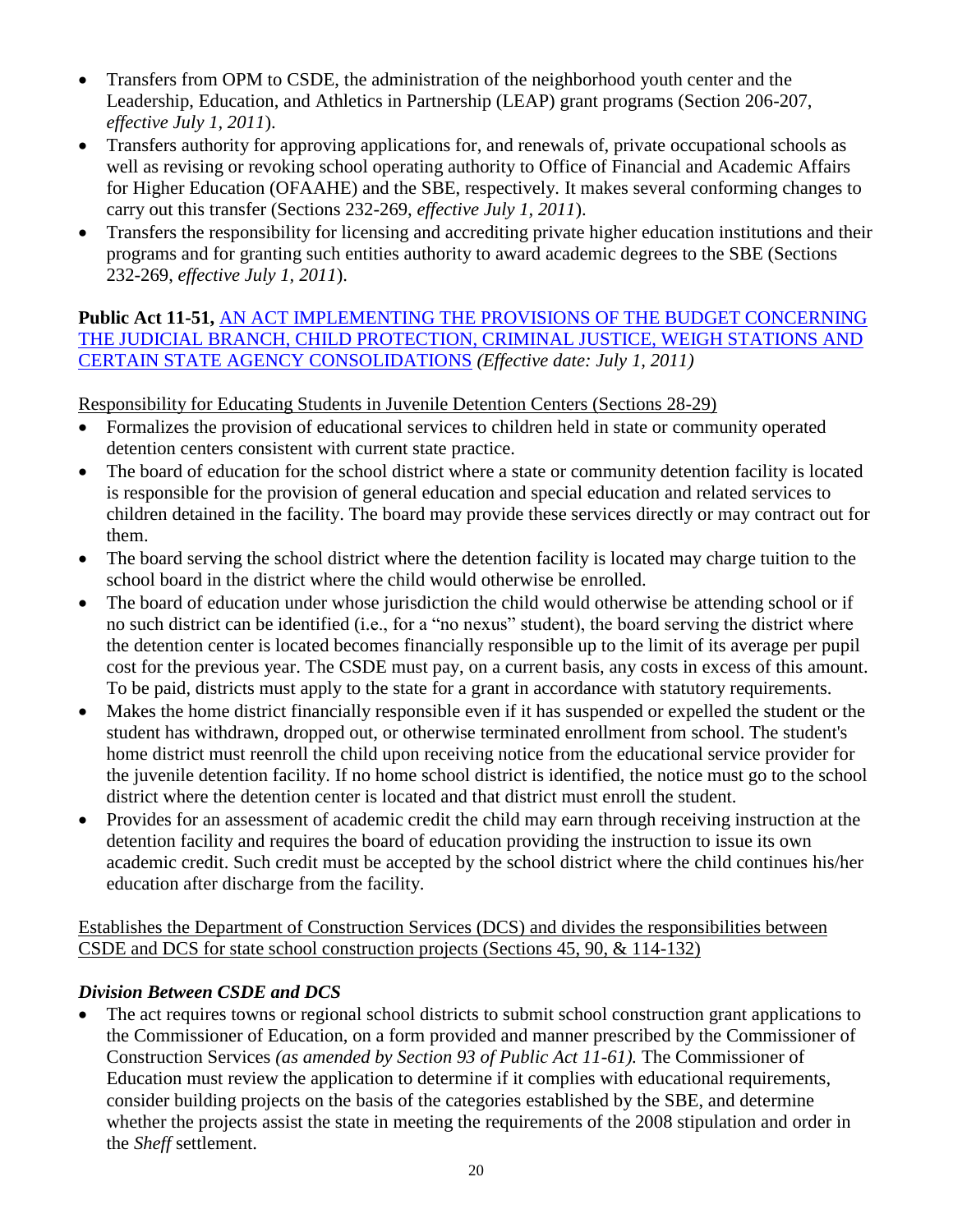The act requires the Commissioner of Education to send the applications to the Commissioner of Construction Services by August 31 of each fiscal year. The Commissioner of Construction Services reviews the applications on the basis of school construction standards established by regulations adopted by DCS in consultation with CSDE and, under the act, is responsible for approving the applications. It requires the Commissioner of Construction Services to consult with the Commissioner of Education before approving a grant application to remedy fire and catastrophe damage, correct code violations, replace roofs, remedy air quality emergencies, or purchase and install portable classroom buildings if such an application is made after the deadline.

## *Other Duties Requiring Consultation*

- The act transfers several existing CSDE duties to DCS, but requires DCS to fulfill these duties in consultation with CSDE. For instance, the act generally makes the Commissioner of Construction Services responsible for the part of the process relating to construction, including: (1) adopting regulations concerning per-square-foot costs for school construction; (2) determining reasonable lease costs must be part of a school construction grant *(as amended by Section 94 of Public Act 11-61)*; and (3) requiring renovation projects to meet the same state and federal codes and regulations required for alteration projects. However, the Commissioner of Construction Services must consult with the Commissioner of Education in deciding whether to modify standard space specification requirements for projects in districts that have fewer than 150 students in Grades K-8. Additionally, the Commissioner of Construction Services, in consultation with the Commissioner of Education, is responsible for collecting, publishing, and distributing information on: (1) procedures for school building committees; (2) building methods and materials suitable for school construction; and (3) relevant educational methods, requirements, and materials. The Commissioner of Construction Services, in consultation with the Commissioner of Education, must also:
	- o provide advisory services to local officials and agencies on long range school plant planning and educational specifications;
	- o review the sketches and preliminary plans and outline specifications for school building projects and the educational programs which they are designed to house; and
	- o advise boards of education and school building committees on the suitability of such plans on the basis of educational effectiveness, sound construction, and reasonable economy of cost.
- If a building ceases to be used as an interdistrict magnet school, the Commissioner of Construction Services must determine, in consultation with the Commissioner of Education, whether title to the building and any legal interest in related land revert to the state and the district must reimburse the state. The Commissioner of Construction Services may also request that the Commissioner of Education withhold the amount owed from the district's education cost-sharing grant.

### *Regulations*

 The act provides that the SBE current regulations continue in force until the Commissioner of Education, in consultation with the Commissioner of Construction Services, determines which regulation should be transferred to DCS and either DCS or the SBE amends the regulations to affect the transfer. It requires the Commissioner of Construction Services, in consultation with the Commissioner of Education, to adopt regulations by June 30, 2013, to apply to projects for which an application is submitted on or after July 1, 2013.

## *Grant Requirements*

• In addition to the changes in the grant process and the transfer of most responsibilities to DCS, the act also makes several changes in the requirements and reimbursement rates for state school construction projects, including the following: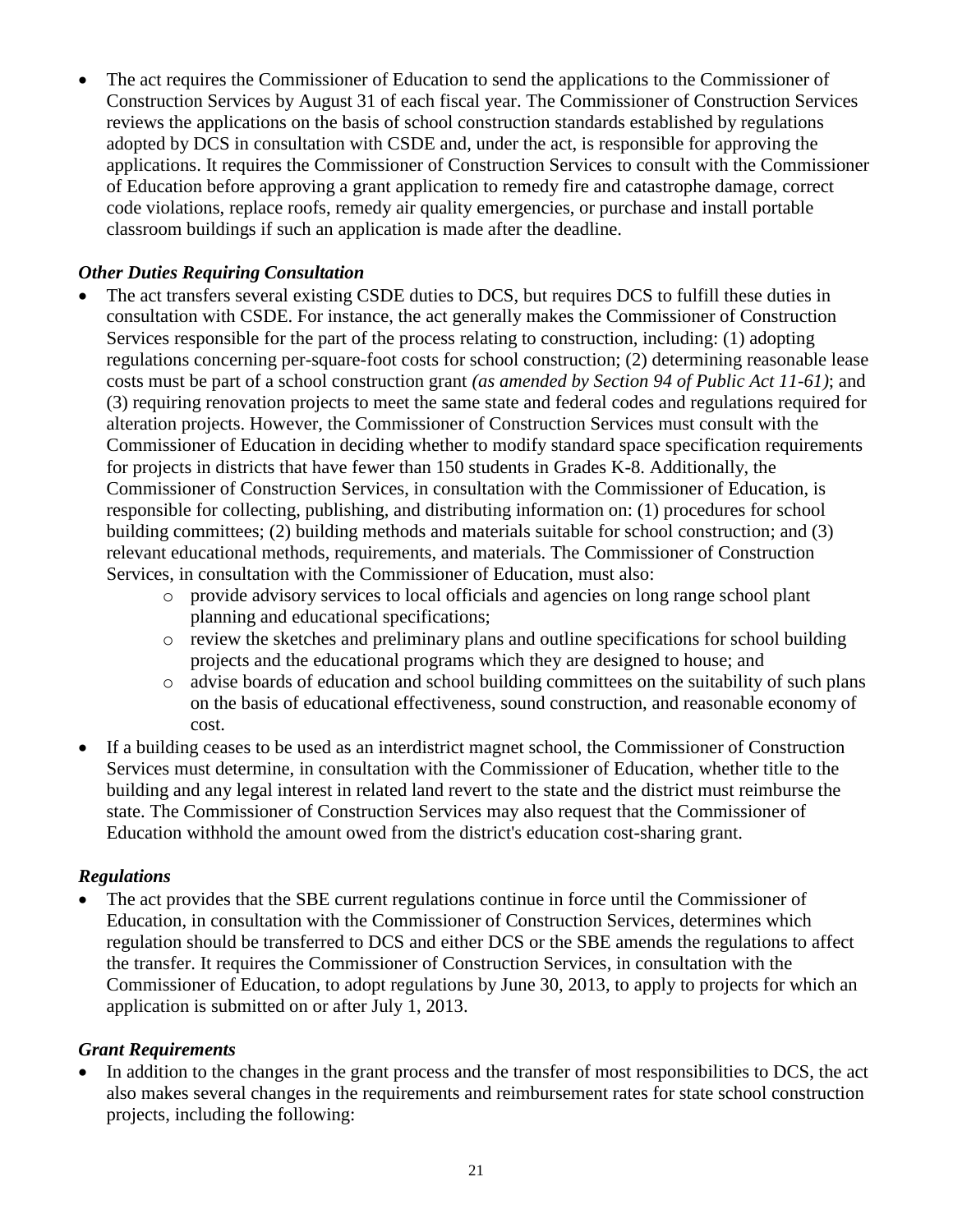- 1. For applications made on or after July 1, 2011, it reduces reimbursement rates for building a new or replacement school to 10% to 70% of the eligible cost, unless a district can show that new construction is less expensive than renovating or remodeling an existing school. Reimbursement rates for renovations, extensions, major alterations, remedying code violations, and replacing roofs on existing schools continue to be reimbursed on the 20% to 80% reimbursement scale.
- 2. For applications made on or after July 1, 2011, it reduces the state reimbursement rate for building new interdistrict magnet schools from up to 95% to up to 80% of the eligible cost.
- 3. Starting with the December 2011 list, it requires the Commissioner of Construction Services to include with the annual school project priority list that is submitted to the legislative school construction review committee a report on the Commissioner of Education's review of enrollment projections for each project on the list.
- 4. Starting July 1, 2012, it bars previously approved projects from requesting more than one legislative reauthorization for a change in cost of scope greater than an amount determined by the CSDE or Commissioner of Construction Services as appropriate (current law allows two reauthorizations). As under current law, CTHSS projects are exempt from this requirement. A district may submit a second reauthorization only if can demonstrate exigent circumstances.
- 5. The act requires the Commissioner of Construction Services to set a per-square-foot cost for school construction by county and authorizes him/her to reject any application for a project that exceeds that cost for the county where it is located.
- 6. The act requires Commissioner of Construction Services to submit a plan for providing school building project grants for the purchase or replacement of a heating, ventilation or air conditioning system that would provide greater energy efficiency or reduce heating fuel costs for a town or district to various committees of the General Assembly.
- 7. Starting with project applications filed on or after July 1, 2011, the act eliminates grant eligibility for projects at the Connecticut Science Center. Under current law, science center projects are considered interdistrict magnet school projects and reimbursed at 95% of their eligible cost.
- 8. Starting with the list submitted in December 2011, the act requires school construction priority lists submitted to the legislative review committee to include the OPM secretary's comments and recommendations on the listed projects. Such recommendations must be submitted by December 31 each year. It allows the legislative committee to modify the list for any reason, not just when it finds that the Commissioner of Construction Services acted arbitrarily or unreasonably in establishing the list.
- 9. The act requires the Commissioner of Construction Services to cancel grant commitments made before July 1, 2010 for projects that do not begin construction by April 30, 2015. It allows towns and districts to reapply for a grant if it is cancelled.

## *School Building Projects Advisory Council*

Establishes a School Building Projects Advisory Council.

### *Reports*

 Requires the CSDE and DCS Commissioners to each submit a report by January 2, 2012, to various committees of the General Assembly. The reports must cover: (1) the status of the merger of DPS, DPW, and CSDE functions into DCS; (2) the status of school construction regulations; (3) outstanding issues regarding the division of duties between CSDE and DCS; (4) recommendations for strengthening DCS's audit functions; and (5) recommendations for further legislative action.